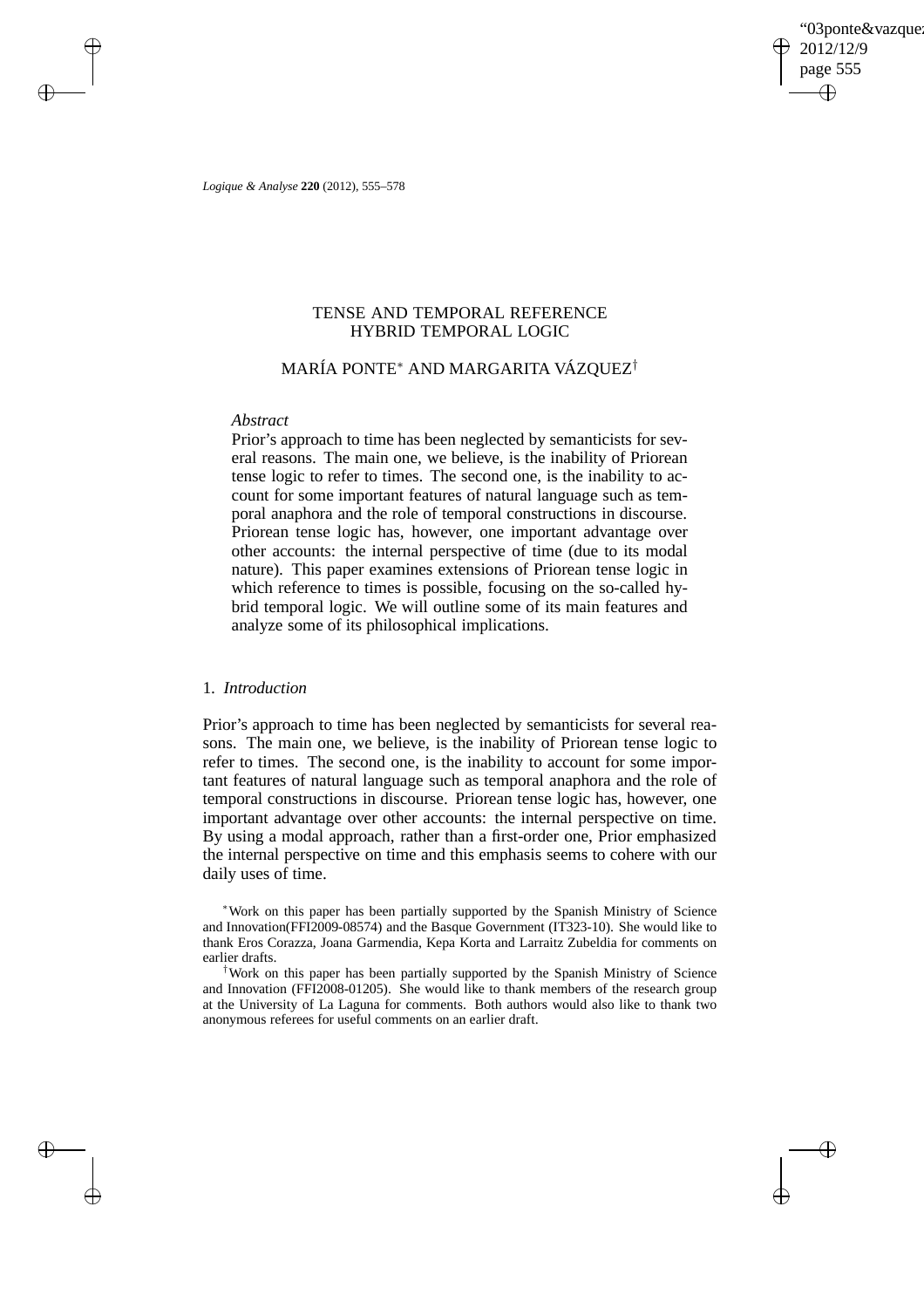03ponte&vazque 2012/12/9 page 556 ✐ ✐

✐

✐

## 556 MARÍA PONTE AND MARGARITA VÁZQUEZ

Actually, this is the main semantic idea behind Prior's tense logic, the claim that our everyday discourse presupposes an internal, local, perspective on time. Past, present and future thus are not to be taken as absolute notions: they make sense only relative to a context. By uttering a sentence we implicitly fix a time, an *utterance* time, and we typically specify temporal information relative to this utterance time (also called the *deictic centre*). Priorean tense logic, because of its modal character and especially through the use of Kripke semantics, neatly mirrors this semantic intuition.

To put it succinctly, tense logic keeps this internal perspective by evaluating formulas inside models, at some particular point or moment in time. In contrast, first order logic adopts an external perspective; a sentence in first-order logic does not depend on the contextual information contained in assignments of values to variables: sentences take a God's-eye-view of structure, and, irrespective of the variable assignment we use, are simply true or false of a given model. $<sup>1</sup>$ </sup>

But, as we said, the price of taking this internal perspective is rather high, for we lose expressivity. Take a sentence like *Sara had spoken*. Allegedly, from an internalist stance, it is impossible to establish the truth or falsity of it. We are not capable of doing so because we can't make reference to the particular moment  $t$  before which it was true that Sara had spoken. On the other hand it seems the problem evaporates once we read this and similar sentences from an external point of view, according to which we should not evaluate the sentence within the system (within the time flow) but from an external point of view. Thus, from this external point of view, we can say that if it was indeed true that at a moment  $t_0$  in time Sara spoke, it must also be true that there was a later moment  $t_1$  in which it was true that she had spoken and hence, at an even later time  $t_2$ , it is true that at  $t_1$  Sara had spoken.

The internalists, with their modal approach, cannot do this. They value locality over expressivity. They cannot (without the aid of hybridization) check whether the sentence was true or false at  $t_1$ , for they cannot even make reference to that point. In other, more colloquial, words, the subject cannot go to  $t_1$  to check the validity of the sentence there.<sup>2</sup>

 $\rightarrow$ 

 $\rightarrow$ 

✐

 $<sup>1</sup>$  A nice way of expressing the internal character of modal logic is saying that a modal</sup> formula is like a creature (or an automaton) placed inside a structure at some point *t*, and forced to explore by making transitions to accessible points, as expressed, for example, in [6].

<sup>2</sup> Note that Prior would represent this sentence by PP(*Sara speak*). This representation, which might be correct when considering isolated sentences, does not capture the referentiality of the tense and thus it is insufficient when considering sentences within a discourse, because it does not allow for anaphoric temporal reference. Thanks to one anonymous referee for comments on this point.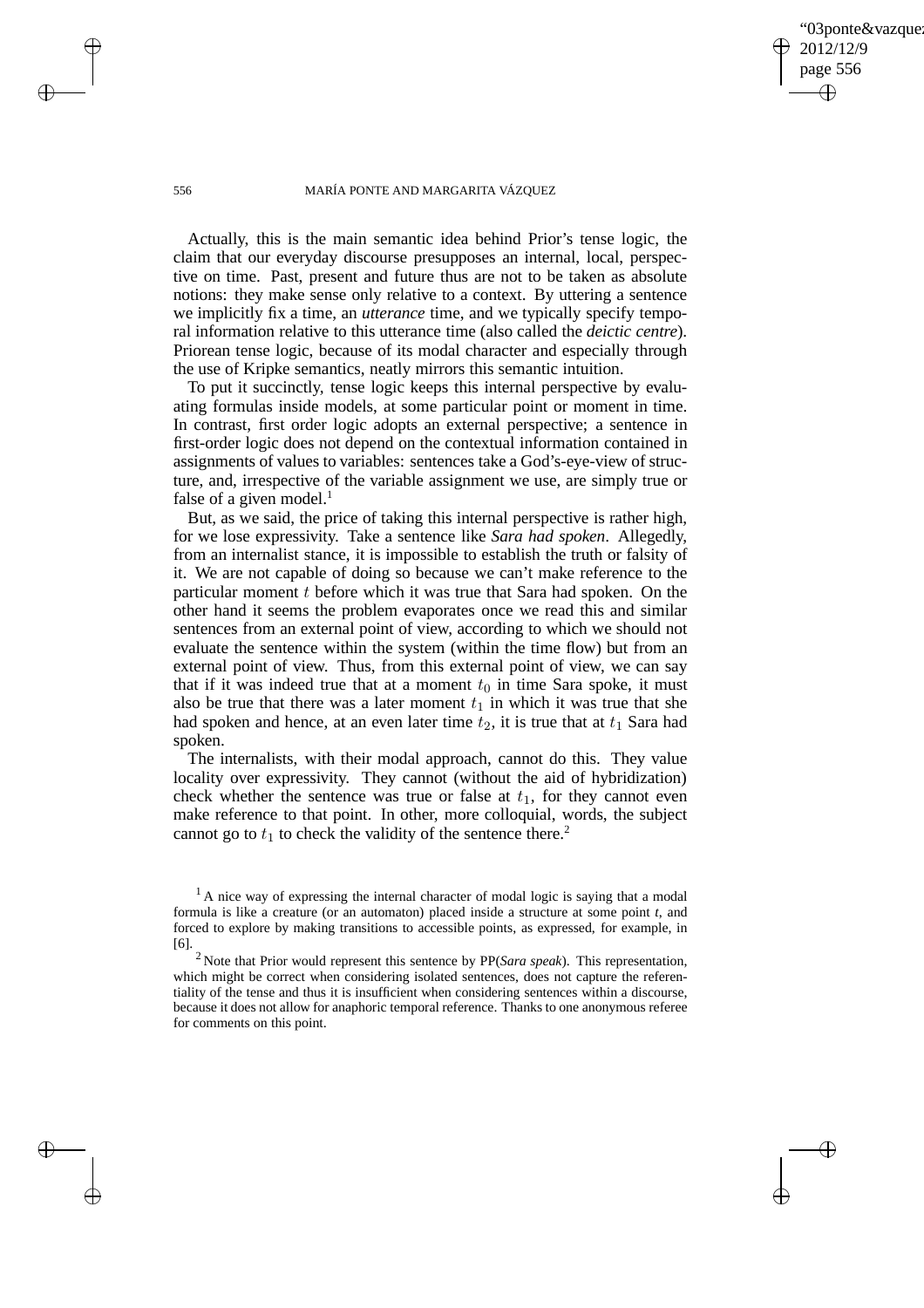03ponte&vazque 12/12/9 page 557 ✐ ✐

✐

✐

## TENSE AND TEMPORAL REFERENCE – HYBRID TEMPORAL LOGIC 557

Take another example, even more relevant, of the lack of expressiveness of tense logic. One cannot say *now*, *then* and *when* in the classical temporal language. And this can be particularly troublesome because some very basic natural features of the temporal frame cannot be expressed syntactically. For instance, "*now* will not occur again", or, formally, the flow of time is irreflexive, is beyond the expressive powers of classical temporal logic. In other words, some important (essential) properties of frames, such as irreflexivity, asymmetry and antisymmetry, are not syntactically definable in tense logic.

 $\rightarrow$ 

 $\rightarrow$ 

✐

✐

There are at least three possible ways to enrich tense logic in order to overcome this limitation (We are following here Goranko [14]):

- 1. We can extend the language with new particular operators intended to express and formalize specific temporal phenomena. See for instance Kamp's binary temporal modalities *Until* and *Since* (see e.g. [9]).
- 2. We can add new sorts of syntactic objects having specific interpretations in the temporal framework and thus be able to increase generally the expressive power of the language. This is the route we will follow in this paper. The first attempts to extend temporal language this way can be found in Prior's so-called *clock variables* (nominals) that are true at exactly one instant in the flow of time (see e.g. [27] [6] [8]).
- 3. We can add more rules of inference intended to depict semantic features not expressible by means of formulae. See for instance Gabbay's *irreflexivity rule* (see e.g. [13]).

In considering possible extensions of Priorean tense logic, two things must be kept in mind. First, the purpose of the extension, what we want to achieve by extending the language. In this case, as we said, we want to obtain a logic that allows us to refer to points in time and thus, in doing so, gives a better account of our uses of temporal expressions in natural language. Second, it is important that in doing this, we do not lose the properties that made Prior's logic attractive in the first place. That is, it is important not to lose the internal perspective on time and Prior's logical simplicity. The strategy followed by the defenders of hybrid logic (which will be the one we'll follow in this paper) consists in

*[S]orting* the atomic symbols of the language. Different sorts of propositional symbols are introduced, and their interpretation is constrained in various ways to achieve the desired forms of temporal reference (in [4]).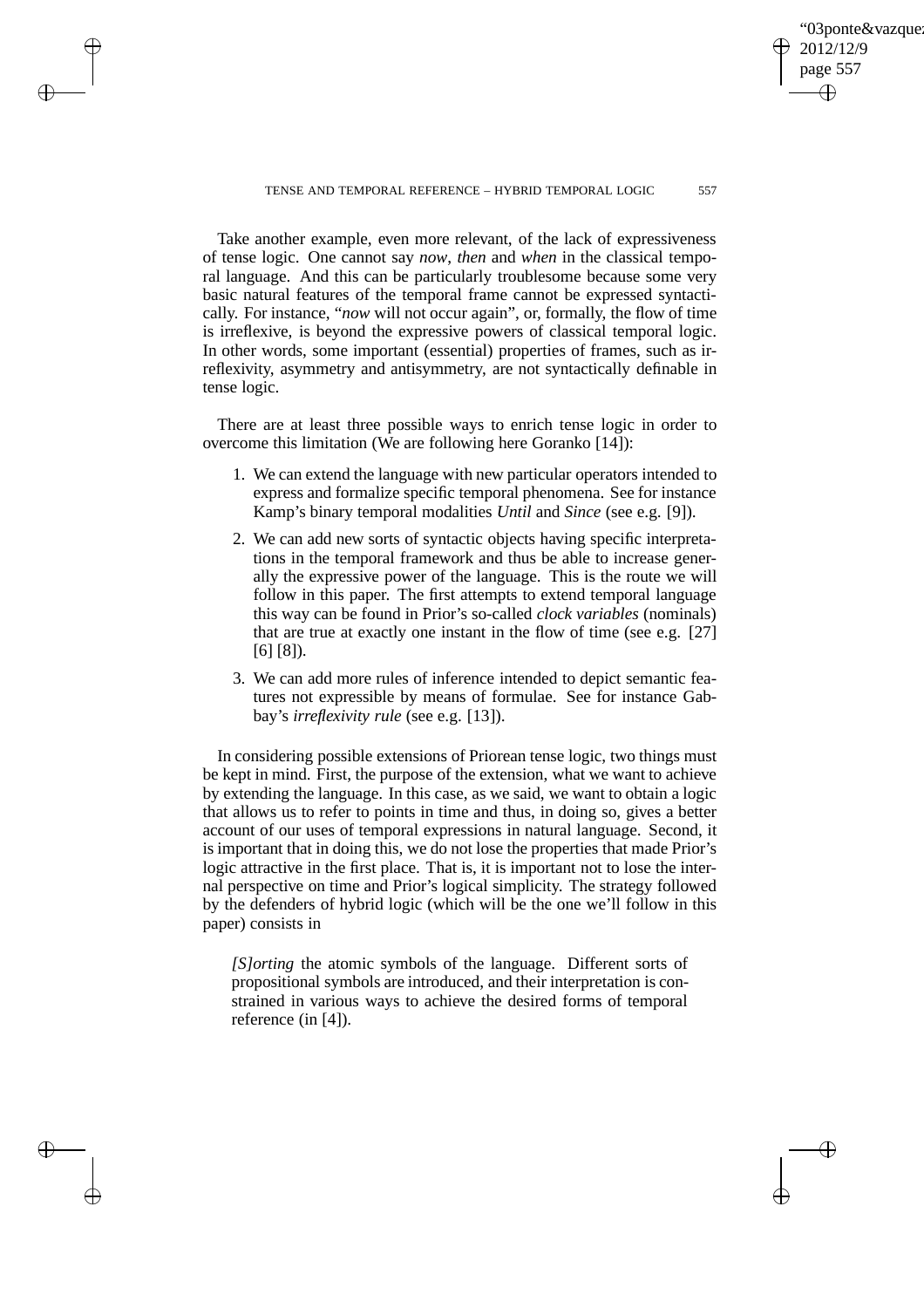03ponte&vazque 2012/12/9 page 558 ✐ ✐

✐

✐

## 558 MARÍA PONTE AND MARGARITA VÁZQUEZ

The aim of this paper is twofold. First, we will try to present in a brief but comprehensive way the main features of hybrid logic (assuming its minimal form and avoiding most technical debates and difficulties) and we will analyze its applications to the problem of temporal reference and temporal indexicality. The first thing to do is to introduce a new type of atomic symbol to our language, nominals; here we'll briefly see some of its main properties (syntactic, but mainly semantic). For the most part, we will focus only on this aspect of hybridization, that is, on nominal tense logic; but we will mention two other main features of hybrid logic, the introduction of a new operator @, called the satisfaction operator, and the introduction of quantification into the logic, focusing on the so-called binder ↓. With these tools settled, we'll turn on their applications for the semantic analysis of tense in natural language.

Temporal logic in general, and hybrid logic in particular, is a very lively field, and new developments are being presented constantly. However, logicians working on hybrid logic are mostly concerned with the computational aspects of it. The philosophical implications, or the linguistic ones, have been somewhat neglected. Only very recently a group of philosophers and logicians have started to work on them and so it is still unclear to what extent hybrid temporal logic can be a useful tool to analyze topics such as temporal reference, temporal indexicals or temporal anaphora. We believe it is indeed a useful tool and that it can give us some interesting insights on these topics. Lots of work remains to be done of course, the logic needs to be refined and developed further. We will outline here some of its achievements, its main applications (when it comes to reference), some drawbacks and some possible lines of work.

One basic question, both from a philosophical and a linguistic perspective, is whether treating tenses as modal operators is a compelling view at all or, in other words, what are the advantages we get by adopting it. That is, even if we can prove that the proposal, with the aid of hybridization, is indeed sound and logically compelling, the question remains of whether it captures the way we use tenses in natural language. Jefrey C. King [17] for one, has presented strong arguments against the idea of treating tenses as operators. He admits that the question of expressivity cannot be considered as a reason for rejecting the view of tenses as operators, for there are several options, as we mentioned above, to overcome these limitations. What he claims is that there is

[D]ata that shows that tenses and temporal expressions do not work like the standard operators of tense logic

and that

 $\rightarrow$ 

✐

 $\rightarrow$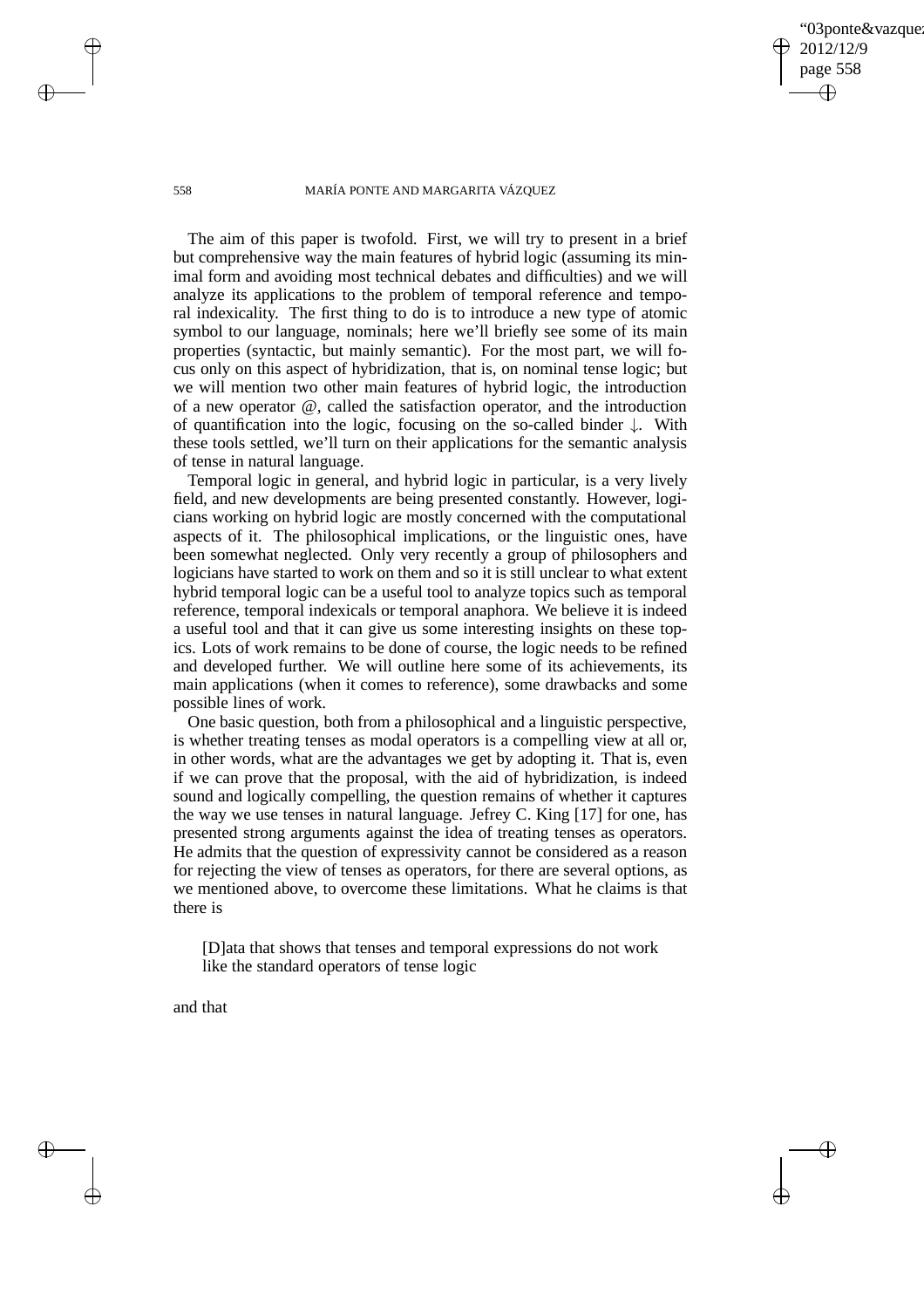03ponte&vazque 2012/12/9 page 559 ✐ ✐

✐

✐

## TENSE AND TEMPORAL REFERENCE – HYBRID TEMPORAL LOGIC 559

virtually all recent attempts to handle complex data involving tenses  $[\dots]$  have rejected the view that tenses are operators (in [17])

We will go through the *data* mentioned by King, that is, three objections raised against the modal treatment of tenses, and we will show how they can be overcome with the aid of hybridization. Of course this, relevant as it is, will not be enough to convince either philosophers or linguists that the modal approach is to be preferred over, say, the quantificational one. By overcoming the objections, and by doing so in a simple and elegant way, the hybrid approach postulates itself as an attractive and promising account of tense, but further arguments are required to explain why this approach is to be preferred; specially since, as King affirms, the view that tenses are operators is not the predominant one among semanticists. In the last section of the paper, we will present and discuss some philosophical arguments which, we will claim, go indeed in favor of the modal approach. Roughly, we shall claim that the modal approach to tense captures both the way we perceive time and the way we express it. That is, it captures the way we use tense in natural language, its indexical nature and, with it, the cognitive role it plays.

# 2. *Basic Modal Language*

 $\rightarrow$ 

 $\rightarrow$ 

✐

✐

Let's outline a basic propositional modal logic.<sup>3</sup> Given propositional symbols PROP = {p, q, r, ...}, and modality symbols MOD = { $\{m, m', m'', \ldots\}$ } we define the *basic modal language* as follows:

$$
\text{WFF} := \mathbf{p} \mid \neg \varphi \mid \varphi \land \psi \mid \varphi \lor \psi \mid \varphi \to \psi \mid < m > \varphi \mid [m] \varphi
$$

The  $\langle m \rangle$  and  $[m]$  symbols are called the diamond and box symbols respectively. If there is just one modal symbol in the language we write  $\Diamond$  and  $\Box$ . But as we'll see, we often use other symbols as for example in temporal logic, where we write  $F$  and  $P$  for the diamond forms and  $G$  and H for the box forms.

Let's see now briefly the semantics for modal logic with just one modal symbol in the language (thus, with  $\Diamond$  and  $\Box$ ). We define a modal model (or a *Kripke model*) M as an structure  $(M, R, v)$ , from a frame  $(M, R)$ , where

<sup>&</sup>lt;sup>3</sup> We are following here what is commonly called the Amsterdam Perspective on Modal logic. Very roughly, this perspective attributes to modal logic the following characteristics: modal languages are simple ways for talking about relational structures; modal languages provide an internal perspective on relational structures; modal languages are not isolated formal systems. For a much more detailed exposition see [7].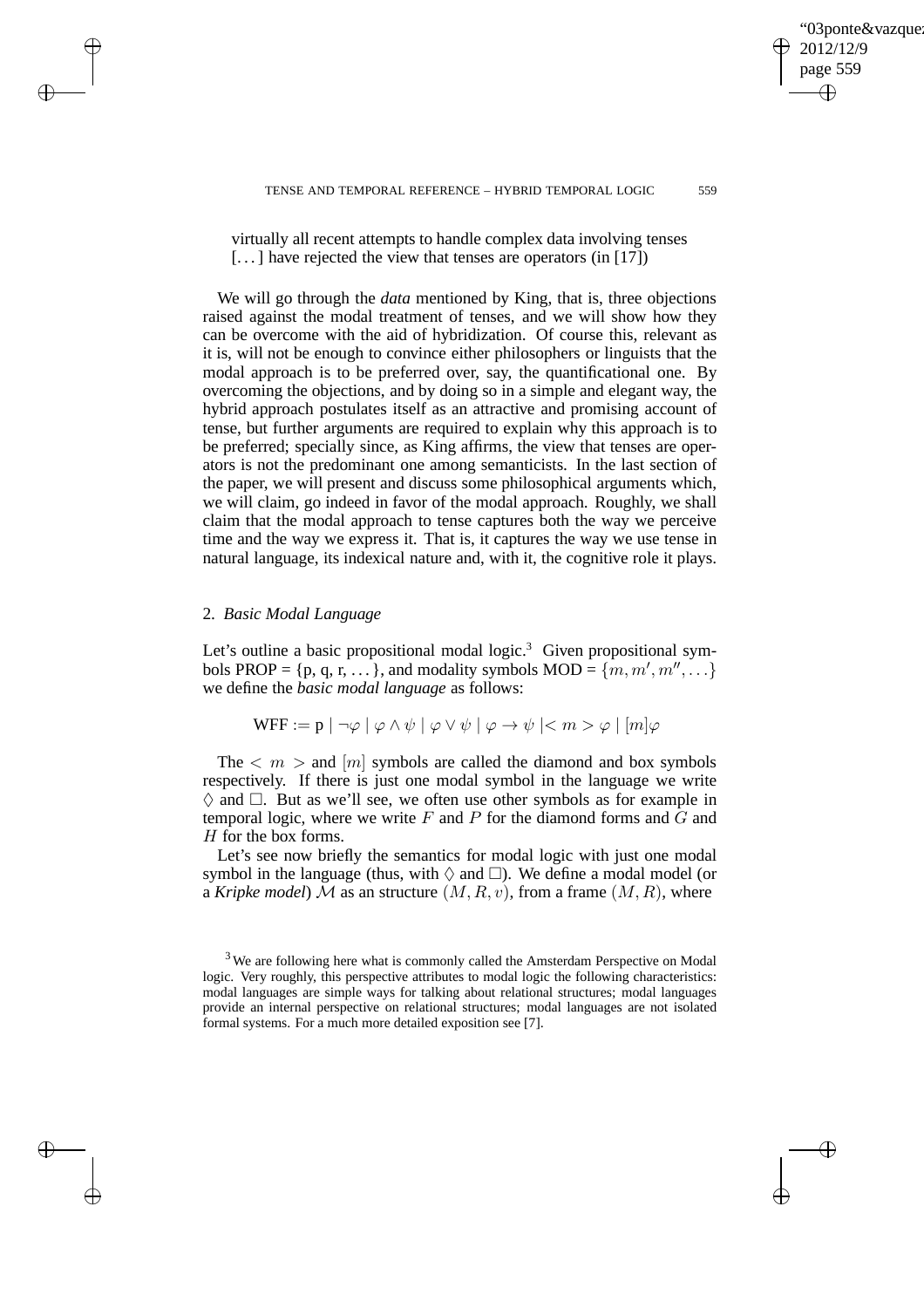✐

560 MARÍA PONTE AND MARGARITA VÁZQUEZ

- 1.  $M \neq \emptyset$  is a set of worlds,<sup>4</sup>  $M = \{m_1, m_2, m_3, ...\}$ .
- 2.  $R \subseteq M^2$  is the accessibility relation between worlds and has different properties depending on the system,<sup>5</sup>
	- (a) Reflexivity:  $\forall m_i \in M(m_i R m_i)$
	- (b) Transitivity:  $\forall m_i, m_j, m_k \in M((m_i R m_j \land m_j R m_k))$  $\rightarrow$   $(m_i R m_k)$
	- (c) Symmetry:  $\forall m_i, m_j \in M(m_i R m_j \rightarrow m_j R m_i)$
- 3.  $v$  is an assignment, that gives the value true or false to each wff in a world (being F the set of all wff,  $v : F \times M \to \{1, 0\}$ ).<sup>6</sup> From here, we can get the subsets of  $v(p) \subseteq M$  in which an atomic formula is true. The assignment satisfies the following conditions, for any  $m_i \in M$ ,  $A, B \in F$  and propositional variable p:
	- (i)  $v(p, m_i) = 1$  or  $v(p, m_i) = 0$ .
	- (ii)  $v(\neg A, m_i) = 1$  if and only if  $v(A, m_i) = 0$ ; otherwise  $v(\neg A, m_i) = 0$ .
	- (iii)  $v(A \wedge B, m_i) = 1$  if and only if both  $v(A, m_i) = 1$ and  $v(B, m<sub>i</sub>) = 1$ ; otherwise  $v(A \wedge B, m<sub>i</sub>) = 0$ .
	- (iv)  $v(A \vee B, m_i) = 1$  if and only if either  $v(A, m_i) = 1$ or  $v(B, m_i) = 1$ ; otherwise  $v(A \vee B, m_i) = 0$ .
	- (v)  $v(A \rightarrow B, m_i) = 1$  if and only if either  $v(A, m_i) = 0$ or  $v(B, m_i) = 1$ ; otherwise  $v(A \rightarrow B, m_i) = 0$ .
	- (vi)  $v(\Diamond A, m_i) = 1$  if and only if  $\exists m_i \in M(m_i R m_i \land v(A, m_i))$ 1); otherwise  $v(\Diamond A, m_i) = 0$ .

We assume the classical propositional logic definitions and the definition of  $\Box A$  by means of  $\neg \Diamond \neg A$ .

A wff A is valid on a frame  $(M, R)$  if and only if, for every model M based on that frame and for every world  $m_i \in M$ ,  $v(A, m_i) = 1$ . We define T-validity by saying that a wff is T-valid if it is valid on every reflexive frame; S4 validity by saying that a wff is S4-valid if it is valid on every reflexive and

<sup>4</sup> Note that we talk of a set of worlds. This is the traditional interpretation, for onedimensional modal languages. In the next section, when talking about modal logic with temporal symbols  $P$  and  $F$  we will talk of a set of times.

 $\rightarrow$ 

 $\rightarrow$ 

✐

 $5$  For T, reflexivity; for S4, reflexivity and transitivity; and for S5, reflexivity, transitivity and symmetry.

 $6<sup>6</sup>$  1 means that the formula is true and 0 that is false.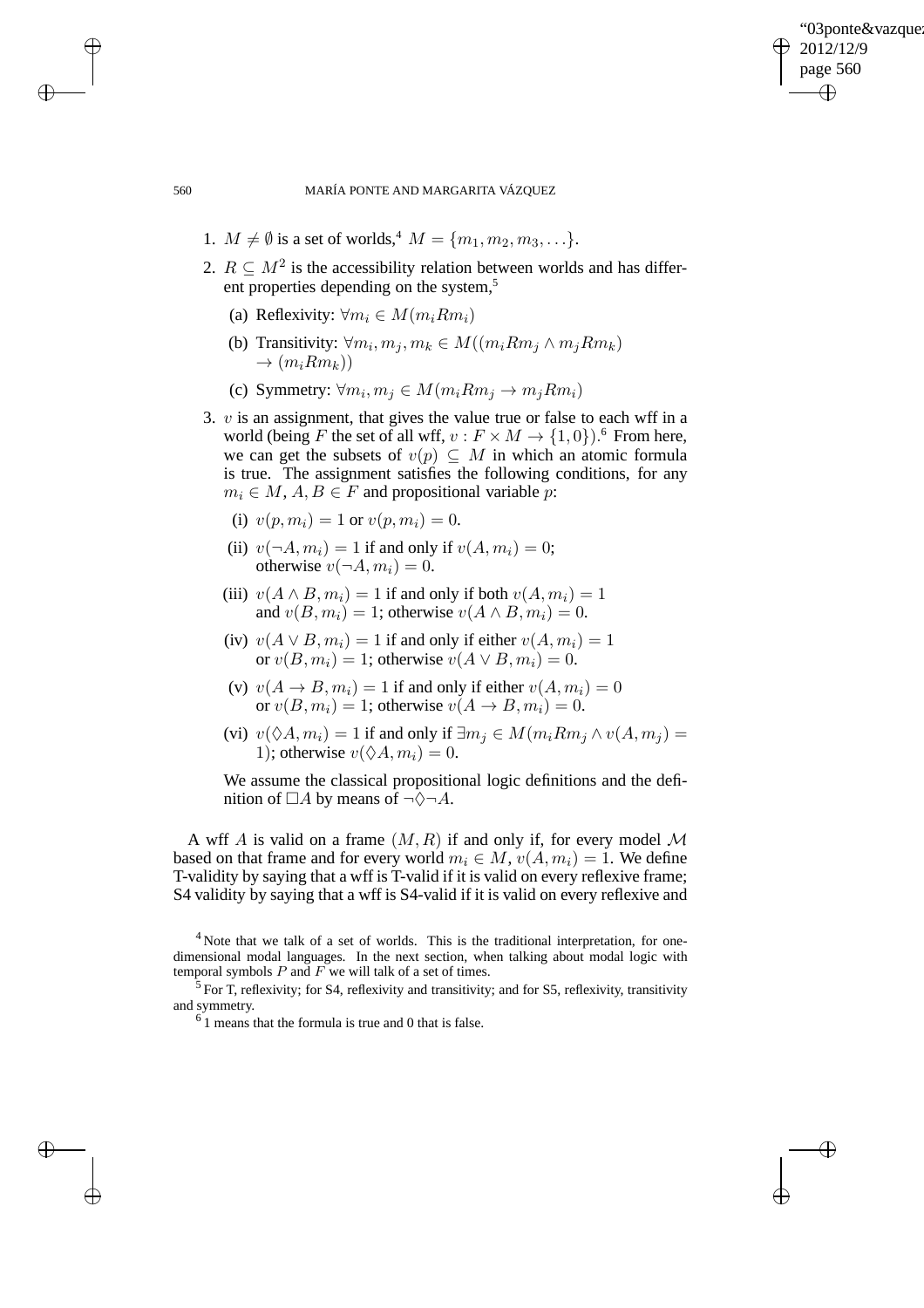✐

transitive frame; and S5 validity by saying that a wff is S5-valid if it is valid on every frame whose accessibility relation is an equivalent relation (that is, reflexive, transitive and symmetric).

# 3. *Temporal Logic*

 $\rightarrow$ 

 $\rightarrow$ 

✐

✐

Tense logic<sup>7</sup> was introduced by Prior in the sixties. Very briefly, it is a simple form of modal logic used for reasoning about time. Prior introduced new modalities: F and P (meaning "at some future time" and "at some past time" respectively) and their respective duals G and H (meaning "it is always going to be the case" and "it has always been the case" respectively). Tense logic has been further developed; new operators have been added (like *Until* and *Since*) as well as new and different axiomatic systems.

We won't get here into the details of the different temporal logics. We will first only present the semantics for a one-dimensional temporal system. We define a flow of time, a temporal model T as a structure  $(T, \langle, v \rangle)$ , from a frame  $(T, <)$ , where

- 1.  $T \neq \emptyset$  is a set of moments,  $T = \{ \ldots, t_{-2}, t_{-1}, t_0, t_1, t_2, t_3, \ldots \}$ .  $t_0$  is usually taken to be the present moment or some special moment of time.
- 2.  $\leq \sqrt{T^2}$  is the earlier/later relation on moments and has different properties depending on the flow of time<sup>8</sup>, being always irreflexive  $(\forall t_i \in T \neg (t_i R t_i))$ . For the simple model we are analyzing, we shall place some constraints on the relation. We shall assume that  $\langle$  is always a *strict total order*; that is, a relation that is not only irreflexive but also transitive and trichotomous. In short, we are assuming a linear flow of time (later, we will need more demanding conditions).
- 3.  $v$  is an assignment, that gives the value true or false to each well formed formula (wff) in a moment of time (being  $F$  the set of all wff,  $v : F \times T \to \{1, 0\}$ . From here, we can get the subsets of  $v(p) \subseteq$ T in which an atomic formula is true. The assignment satisfies the following conditions, for any  $t_i \in T$ ,  $A, B \in \overline{F}$  and propositional variable p:

 $<sup>7</sup>$  Tense logic is a specific kind of temporal logic, the one developed by A. Prior. Some-</sup> times these two terms are used interchangeably. In this paper, whenever we use "tense" logic we mean Prior's logic.

<sup>&</sup>lt;sup>8</sup> Depending on the flow of time, the frame can be dense, transitive, past-infinite, futureinfinite, past-linear, and so on.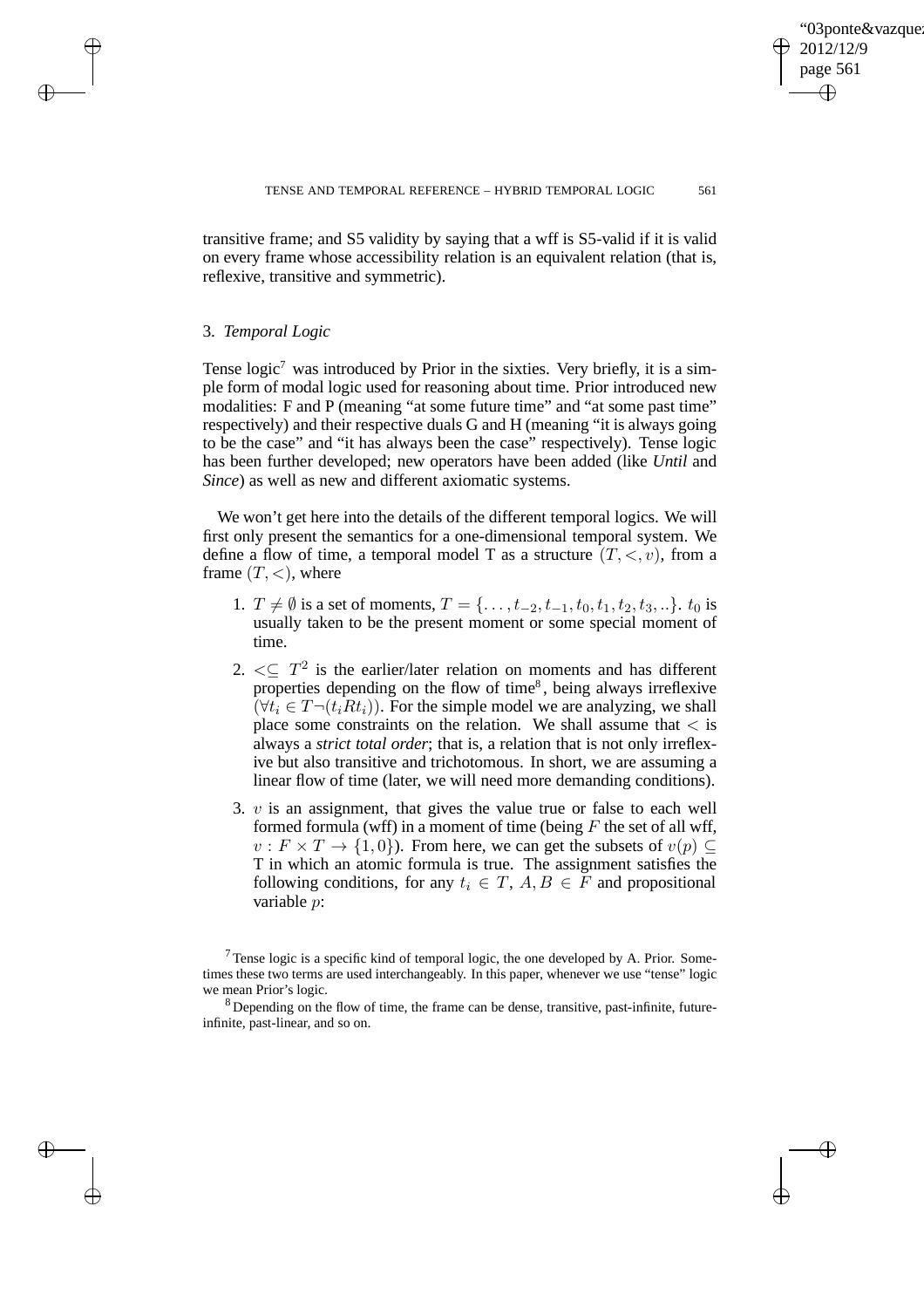✐

562 MARÍA PONTE AND MARGARITA VÁZQUEZ

- (i)  $v(p, t_i) = 1$  or  $v(p, t_i) = 0$ .
- (ii)  $v(\neg A, t_i) = 1$  if and only if  $v(A, t_i) = 0$ ; otherwise  $v(\neg A, t_i) = 0$ .
- (iii)  $v(A \rightarrow B, t_i) = 1$  if and only if either  $v(A, t_i) = 0$ or  $v(B, t_i) = 1$ ; otherwise  $v(A \rightarrow B, t_i) = 0$ .
- (iv)  $v(FA, t_i) = 1$  if and only if  $\exists t_i \in T (ti < tj \land v(A, t_i) = 1);$ otherwise  $v(FA, t_i) = 0$ .
- (v)  $v(P A, t_i) = 1$  if and only if  $\exists t_i \in T(t_i > t_i \land v(A, t_i) = 1);$ otherwise  $v(PA, t_i) = 0$ .

We assume here also the classical propositional logic definitions and the definition of HA and GA by means of  $\neg P\neg A$  and  $\neg F\neg A$ .

# 4. *Hybrid Temporal Logic*

Hybrid logics are modal logics that allow referring to individual states in models. In the case of temporal logic, they allow referring to a particular point of time, an instant. The principal ideas behind hybrid logics were already introduced by Prior in 1967,<sup>9</sup> although they were not fully developed. After him, it was developed by Bull and reinvented by a group of logicians from the Sofia School. In the 1990s, the research papers about this topic increased due to the work of authors like Blackburn, Areces, Goranko, Marx and other researchers linked to the University of Amsterdam.<sup>10</sup> Doubtless, the main innovation of hybrid logic, already present (albeit somehow hidden) in Arthur Prior's work, is the introduction of a new set of atomic symbols, called "nominals" as a tool for naming or reasoning about points or instants in the models (in the set of semantic possible worlds, in the flow of time, etc.). These nominals appear in the syntax, and we can build well-formed formulas with them. The set of nominals, usually represented as  $\{i, j, k, \ldots\}$ is disjoint from the set of standard propositional variables, extending the expressive power of the logic ( $NOM \cap VAR = \emptyset$ ). Nominals are true at one point, and only at one point, in any model. This way, they *name* this unique point; by being true there and nowhere else. This point is usually called the "denotation" of the nominal. Formally, the set of times used to interpret a nominal must be a *singleton set*.

By introducing nominals we get a more expressive logic. In order to see that this is so, let's consider a standard example, as presented by Areces and Blackburn.

 $^{9}$ [27].  $10$  See [8], [5], [14] and [1].

 $\rightarrow$ 

 $\rightarrow$ 

✐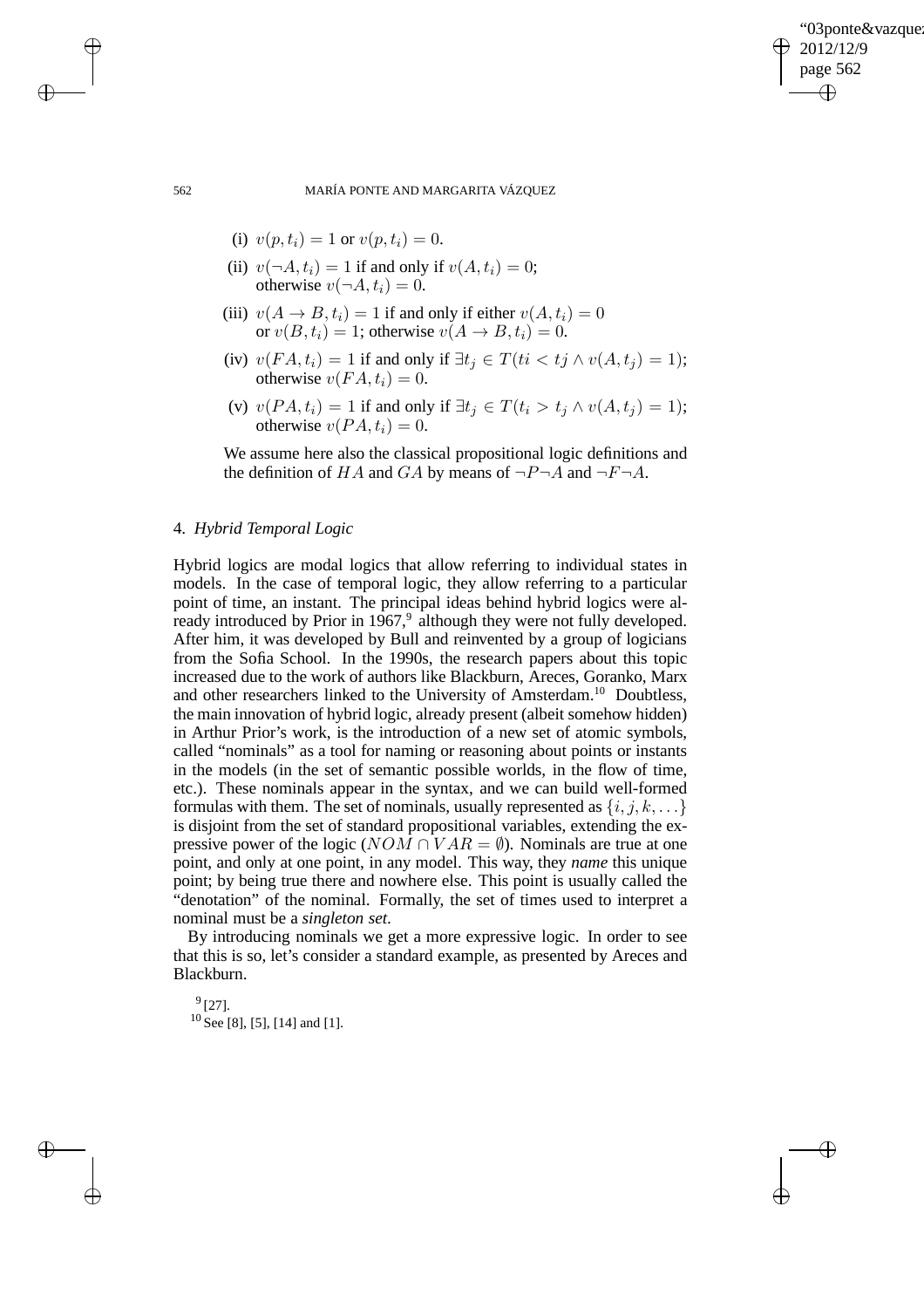✐

## TENSE AND TEMPORAL REFERENCE – HYBRID TEMPORAL LOGIC 563

Consider the following (orthodox) tense logical formula:

 $\rightarrow$ 

 $\rightarrow$ 

✐

✐

$$
F(r \wedge p) \wedge F(r \wedge q) \rightarrow F(p \wedge q)
$$

This can be falsified. The first conjunct in the antecedent says that in the future there is time where both  $r$  and  $p$  are true together, and the second asserts that in the future there is a time where  $p$  and  $q$ are true together. But this is obviously unjustified: the future times that witness  $p$  and  $q$  may be distinct. Now consider the formula of nominal tense logic:

$$
F(i \wedge p) \wedge F(i \wedge q) \rightarrow F(p \wedge q)
$$

 $[\dots]$  the resulting formula is impossible to falsify. We now have some extra information: the  $p$ -witnessing and  $q$ -witnessing future times both make  $i$  true, and there is only one time which does, for  $i$  is a nominal. Hence the future times must be identical, and the conclusion follows.(in [2])

With the addition of nominals we get what has been called "Nominal Tense Logic", and their introduction is the key step towards basic hybrid (temporal) language, but most hybrid logics involve more elements than just nominals. There are a number of options for enlarging the logic, the most common of them being the introduction of the *satisfaction operators* @. These operators are of the form  $\mathbb{Q}_i$  (*i* being a nominal) and allow us to *jump* to the point named by *i*. The formula  $\mathbb{Q}_i\varphi$  (read 'at *i*,  $\varphi$ ') asserts that  $\varphi$  is satisfied at the (unique) point named by the nominal  $i$  or, in other words, moves the point of evaluation to the state named by i and evaluates  $\varphi$  there. These operators satisfy many nice logical properties; syntactically they are simply modalities and semantically they also turn out to be well-behaved modalities:

- they satisfy the distributivity axiom:  $\mathbb{Q}_i(\varphi \to \psi) \to (\mathbb{Q}_i \varphi \to \mathbb{Q}_i \psi)$
- they satisfy the necessitation rule (admit modal generalization): if  $\varphi$ is valid, then  $\mathbb{Q}_i\varphi$  is also valid
- they are self-dual:  $@_{i}\varphi \leftrightarrow \neg @_{i}\neg \varphi$

In an intuitive sense, the  $\mathbb{Q}_i$  operators provide a bridge between semantics and syntax by internalizing the satisfaction relation  $\models$  into the logical language:

 $\mathcal{M}, w \models \varphi$  iff  $\mathcal{M} \models \mathbb{Q}_i \varphi$ , where i is a nominal naming w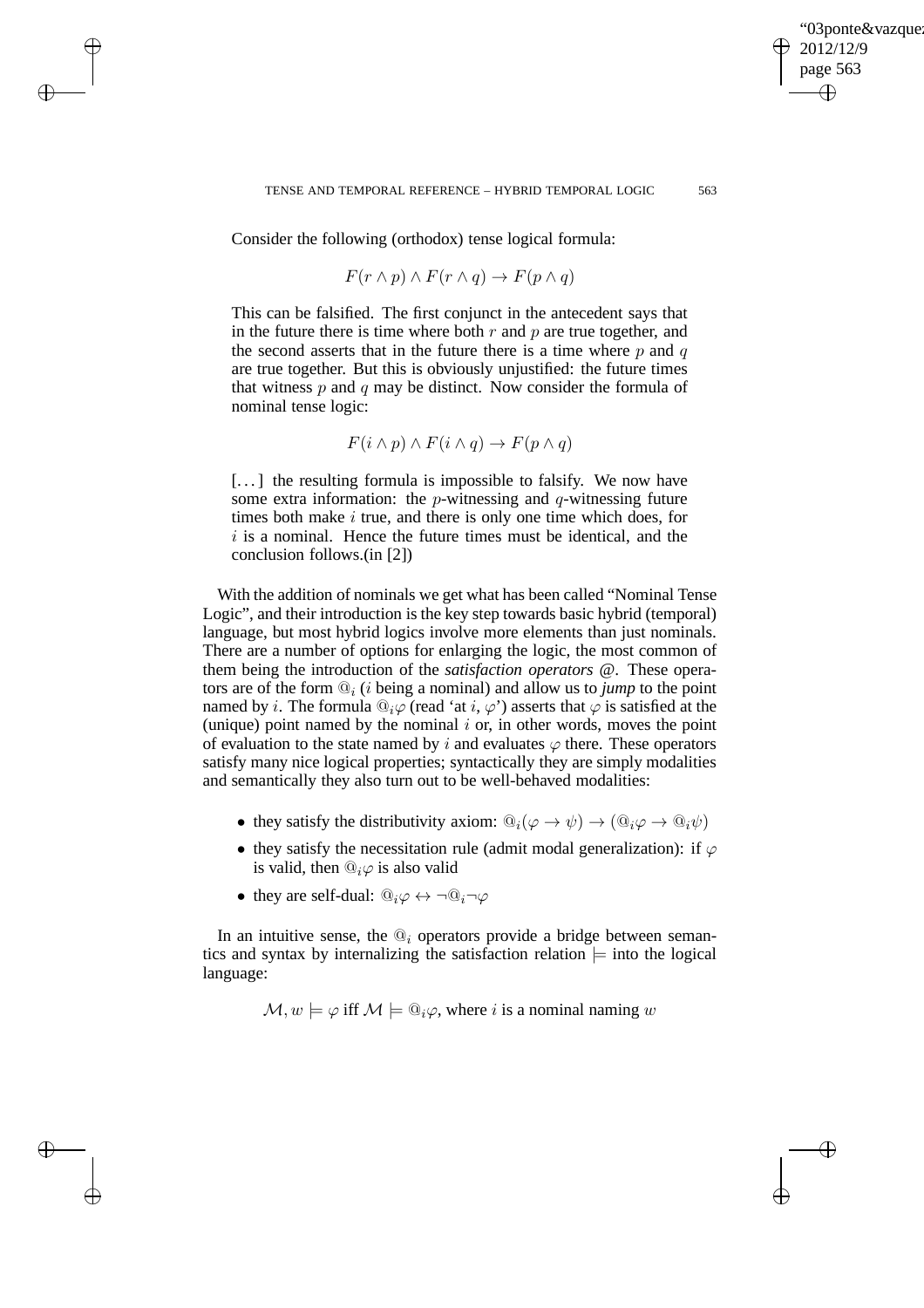✐

## 564 MARÍA PONTE AND MARGARITA VÁZQUEZ

 $\rightarrow$ 

 $\rightarrow$ 

✐

✐

To further enrich the language, one obvious step would be to have not only names for individual states, but also variables ranging over states, with the corresponding quantifiers. Adding the  $\forall$  quantifier we would be able to write:

 $\forall y.\Diamond y.$ 

Which is translated into first-order language as  $\forall y. R(x, y)$ , forcing the current state to be related to all states in the domain. The  $\forall$  quantifier is very expressive. Together with @ it gives us already full first-order expressive power. But it is too "classical". Modally, other quantifiers, besides the  $\forall$  are possible. The ↓ binder binds variables to the *current* point of evaluation. Or, in other words, it links a nominal to a concrete point, naming only this point, as the denotation of the nominal. More precisely:

It enables us to create a name for the here-and-now, and refer to it later in the formula. For example, the formula

 $\downarrow y.\Diamond y$ 

is true at a state  $m$  iff  $m$  is related to itself. The intuitive reading is quite straightforward: the formula says: "call the current state  $y$  and check that  $y$  is reachable". [...] Note that the satisfaction operators works in perfect coordination with ↓. Whereas ↓ "stores" the current point of evaluation (by binding a variable to it), the satisfaction operators enable us to "retrieve" stored information by shifting the point of evaluation in the model. (in [3])

So, in a sense, ↓ gives us a sort of *generalized present tense*; it enables us to "store" an evaluation point, thereby making it possible to insist later that certain events happened at *that* time, or that certain other events must be viewed from that particular perspective. We won't get into the details of the syntax nor the semantics of hybrid logic, but notice that with the aid of both the satisfaction operators and the binder  $\downarrow$  it is possible to define properties of frames that are not definable in ordinary modal and temporal logic, such as

- (i) Irreflexivity:  $(\downarrow x . \Box \neg x)$
- (ii) Asymmetry:  $(\downarrow x.\Box \Box \neg x)$
- (iii) Antisymmetry:  $(\downarrow x. \Box(\Diamond x \to x))$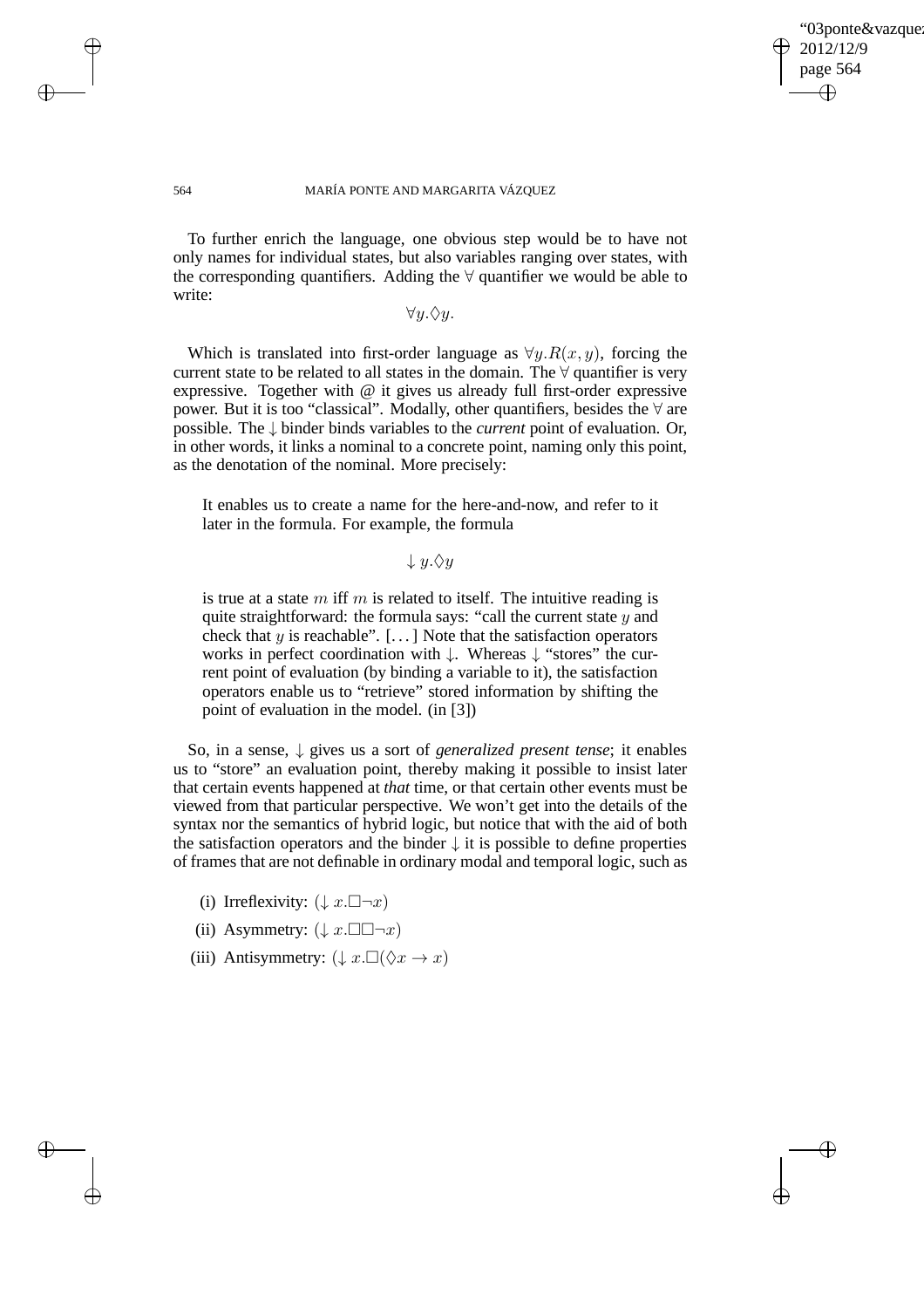03ponte&vazque 2012/12/9 page 565 ✐ ✐

✐

✐

#### TENSE AND TEMPORAL REFERENCE - HYBRID TEMPORAL LOGIC 565

## 5. *Problems with Orthodox Temporal Logic*

 $\rightarrow$ 

 $\rightarrow$ 

✐

✐

In the introduction, we said that orthodox modal — and hence temporal logic has an important weakness: the inability to name points. This limitation is actually just one aspect of a more general problem: the fact that tenses in natural language do not always seem to behave like the operators of standard tense logic. All this is not new of course; actually one of the most pervasive issues in the research into the semantics of tense has been whether tense ought to be treated as an operator or rather as *something* that refers to moments of times. And part of the attractiveness of hybridization is precisely the possibility of "having it all"; that is of keeping the idea of tenses as operators and also as making reference to precise moments of time. But before getting into the details, let us briefly summarize the state of the debate in contemporary semantics regarding this issue.

Two of the most important semanticists to argue in favor of the application of modern logic to the analysis of natural language were Montague [22] and Reichenbach [28], and they have been the source of inspiration for two different trends within the semantics of tense.<sup>11</sup> Very roughly, those defending that tenses should be viewed as operators and thus analyzed in terms of Prior's temporal logic follow mostly Montague's approach while those who take the semantics of tense to involve reference to moments of time have mostly been inspired by Reichenbach's ideas. As we have said, this second perspective is the most common in semantics, led mostly by defenders of the Discourse Representation Theory (Kamp, and others). Now, the relations between these two approaches are multifarious, and so are their possible interpretations. We will not get into this debate. But we want to claim that hybridization offers a compelling way to *improve* tense logic so that it becomes capable to overcome some of its limitations. In other words, it offers a neat way to link both approaches.

So, we do not intend to offer here a complete account of the semantics of tense, our goal is much more modest. We aim to show how hybrid temporal logic can deal with three objections commonly raised against the modal approach:

- 1. Temporal reference
- 2. Temporal anaphora (temporal discourse)
- 3. Scope problems

These objections are quite persistent and common in the literature and the three of them are present in Jeffrey King's paper *Tense, Modality and*

 $11$  See [20].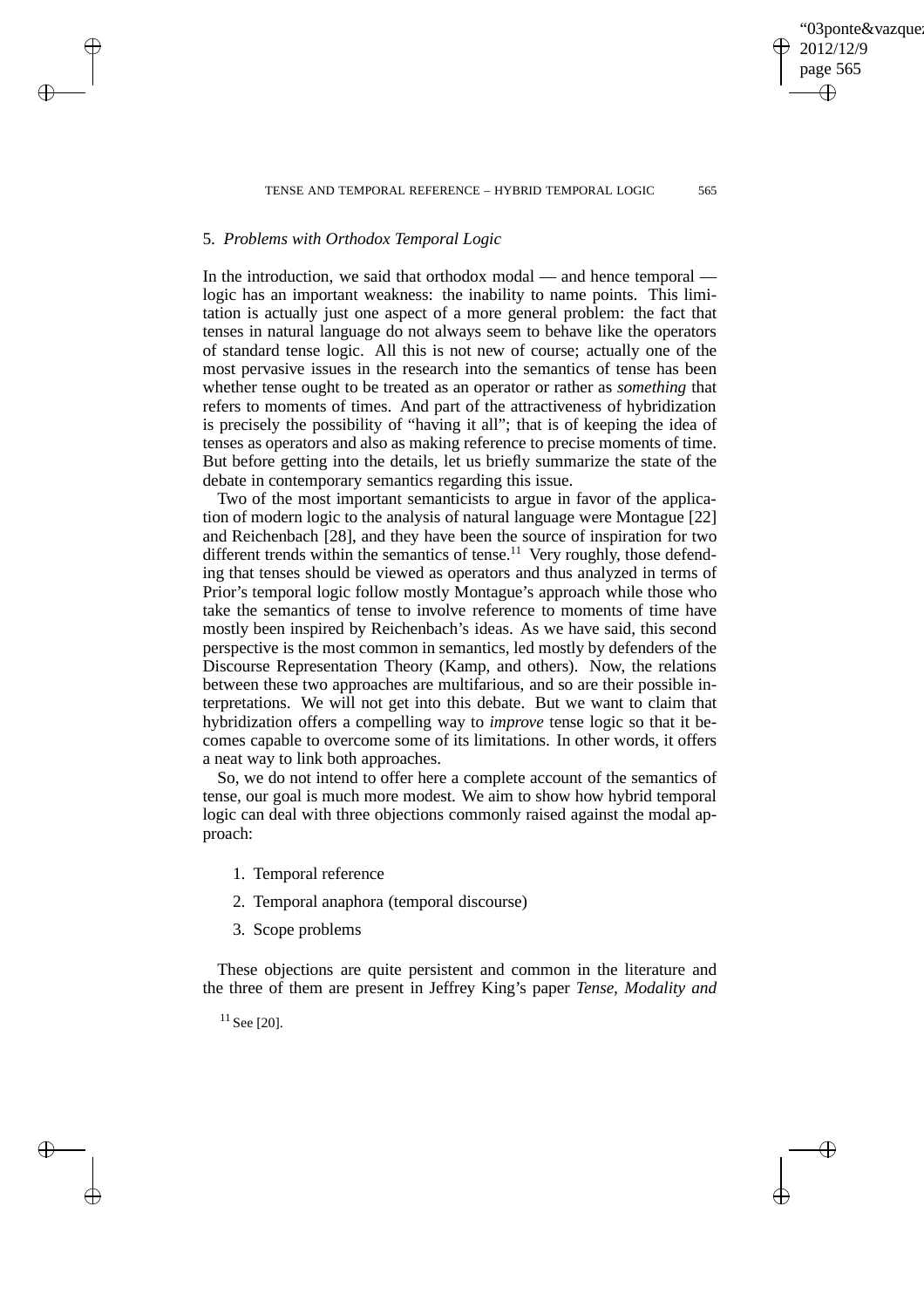03ponte&vazque 2012/12/9 page 566 ✐ ✐

✐

✐

## 566 MARÍA PONTE AND MARGARITA VÁZQUEZ

*Semantic Values*. Similarly, the solutions we offer here are already present in the literature though not in a systematic way, and they are not always used to solve the objections we intend to overcome here. So, all in all, the conclusions to be extracted from them will be our main contribution to the discussion.

## 5.1. *Modality and Temporal Reference*

The inability to account for temporal reference is the oldest and most basic objection of the three and also the one with a straight answer, not only through hybrid logic but also through some other possible enrichments of temporal logic. Let's analyze this shortcoming a bit further. In modal logic we cannot say that some *particular* individual has some property, or that something happened *then*. Notice that first-order logic can do all this. We just need to use constants to name the individuals or the moments in question. As a result, we would have to conclude that temporal logic is not expressive enough to handle the temporal semantics of natural language properly. Temporal logic cannot account for *temporal reference*. As we said, this is the main reason why Prior's tense logic has been largely overlooked by semanticists.

In the standard (Kripke) semantics for modal logic, truth is relative to points in a set. These points, as we have seen, can be taken to represent possible worlds, times, knowledge, states in a computer, etc. Hence propositional symbols can have different truth-values relative to different points, that is, relative to different possible worlds, times, etc. This allows us to formalize natural language statements like *it is raining* which has different truth-values at different times.

But in natural language we often explicitly introduce the time against which the statement has to be evaluated. This can be done in several ways, we can for instance, introduce a temporal indexicals, such as "yesterday" or "then", or we can introduce some specific information about the date or the time, like in *it is raining at two o'clock on 15 April 2009*, which is true at just one time (two o'clock 15 April 2009). Once made true (or false) it remains eternally true, for, if it was indeed the case that it was raining at two o'clock on 15 April 2009, it will always be the case that it was so. This second kind of natural language statements cannot be formalized in orthodox modal logic. Orthodox modal logic is not capable of representing the reference to a specific moment of time.

But it is easy to see how this limitation can be overcame by hybridization, since nominals are precisely used as a mechanisms for referring to moments of time. To see how this works and how it helps with temporal reference let's begin with a simple example. Take the example *Marta bought some shoes*. In order to formalize this statement, it is important to have a referential point

 $\rightarrow$ 

 $\rightarrow$ 

✐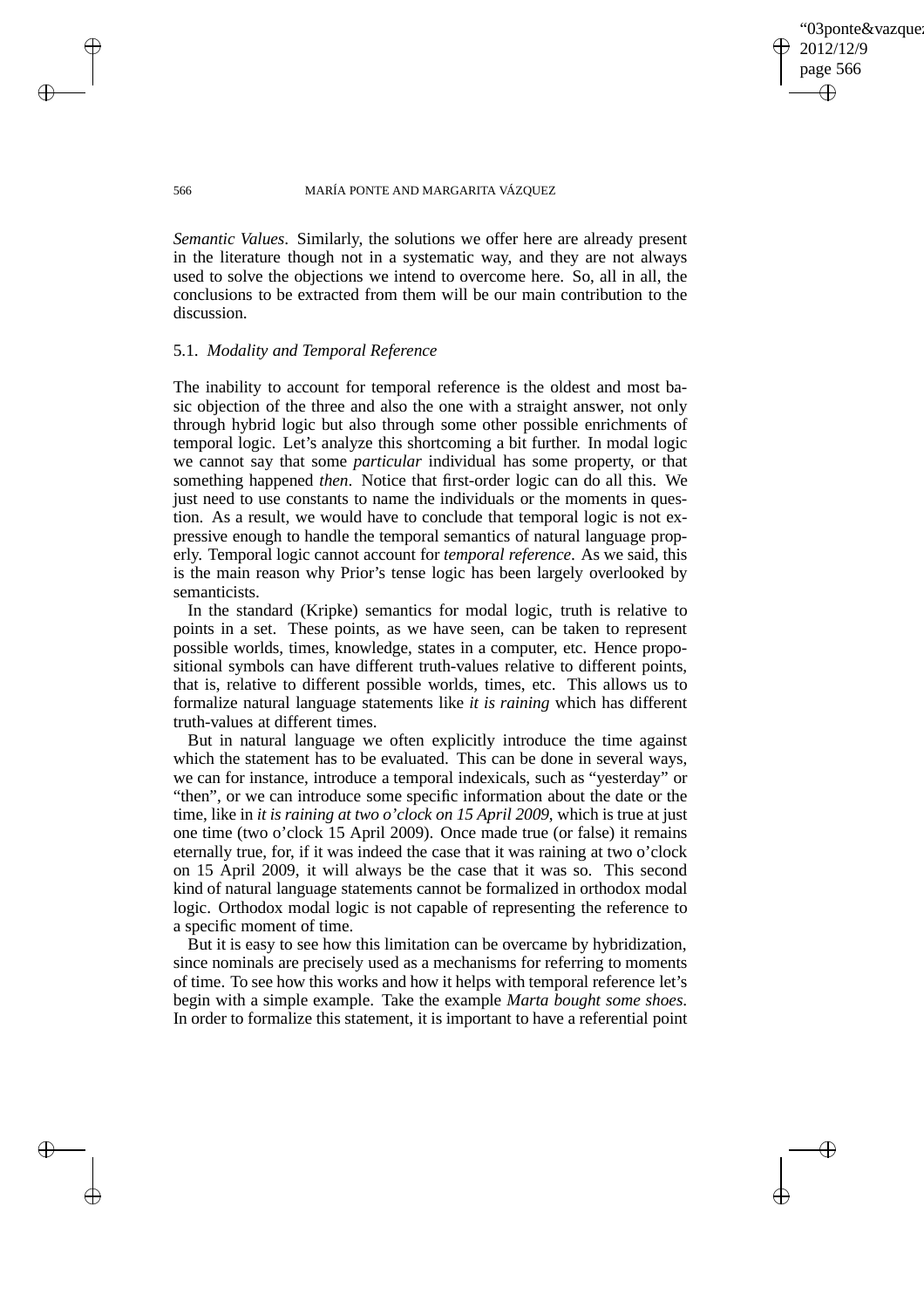✐

(only one) before the current one where it is true that Marta buys some shoes. In (orthodox) temporal logic, we would write:

# P(*Marta buys some shoes*)

But this clearly does not specify any particular moment of time. In hybrid temporal logic however, we write:

# P(i ∧ *Marta buys some shoes*)

where P is the monadic operator for sometime in the past, and  $i$  is the nominal. We thus know, because  $i$  is a nominal, that  $i$  is true in only one point of the model and in that point it is true that Marta buys some shoes.

Consider again the example we used in the introduction: *Sara had spoken*. We claimed that it was impossible to capture its truth-conditions in (orthodox) temporal logic, for we cannot make reference to the particular moment  $t$  in which it was true that Sara spoke. Formally, in orthodox temporal logic, this statement is translated as  $\overline{P}$  (Sara speaks) and this is obviously insufficient, for what we are claiming is that in the past it is true that Sara speaks. What we need is to specify a time  $t_1$  where it is true that at some previous time  $t_0$  it is true that at an even earlier time  $t_{-1}$  it is true that Sara speaks. We can do this adding nominals:

 $P(i \wedge P\varphi)$ 

("there is some time in the past labelled i and that the event  $\varphi$  happened *before that*").

# 5.2. *Nominals and Temporal Anaphora*

 $\rightarrow$ 

 $\rightarrow$ 

✐

✐

Hybrid temporal logic can also be used to represent temporal intersentential anaphora. The basic idea here is to use nominals as discourse markers. In order to see how it works, we shall use the examples provided by Blackburn [4].<sup>12</sup> Let's begin with temporal anaphora in state sentences. Consider the discourse: *The shutters were closed. It was dark*. The second sentence (a state sentence) anaphorically picks out the time referred to by the tense of the first sentence. We can represent this discourse with the aid of nominals as follows:

 $P(i \wedge The$  *shutters be closed*)  $\wedge P(i \wedge It$  *be dark*)

 $12$  Blackburn, in turn, approaches the subject via Partee's discussion. See [23].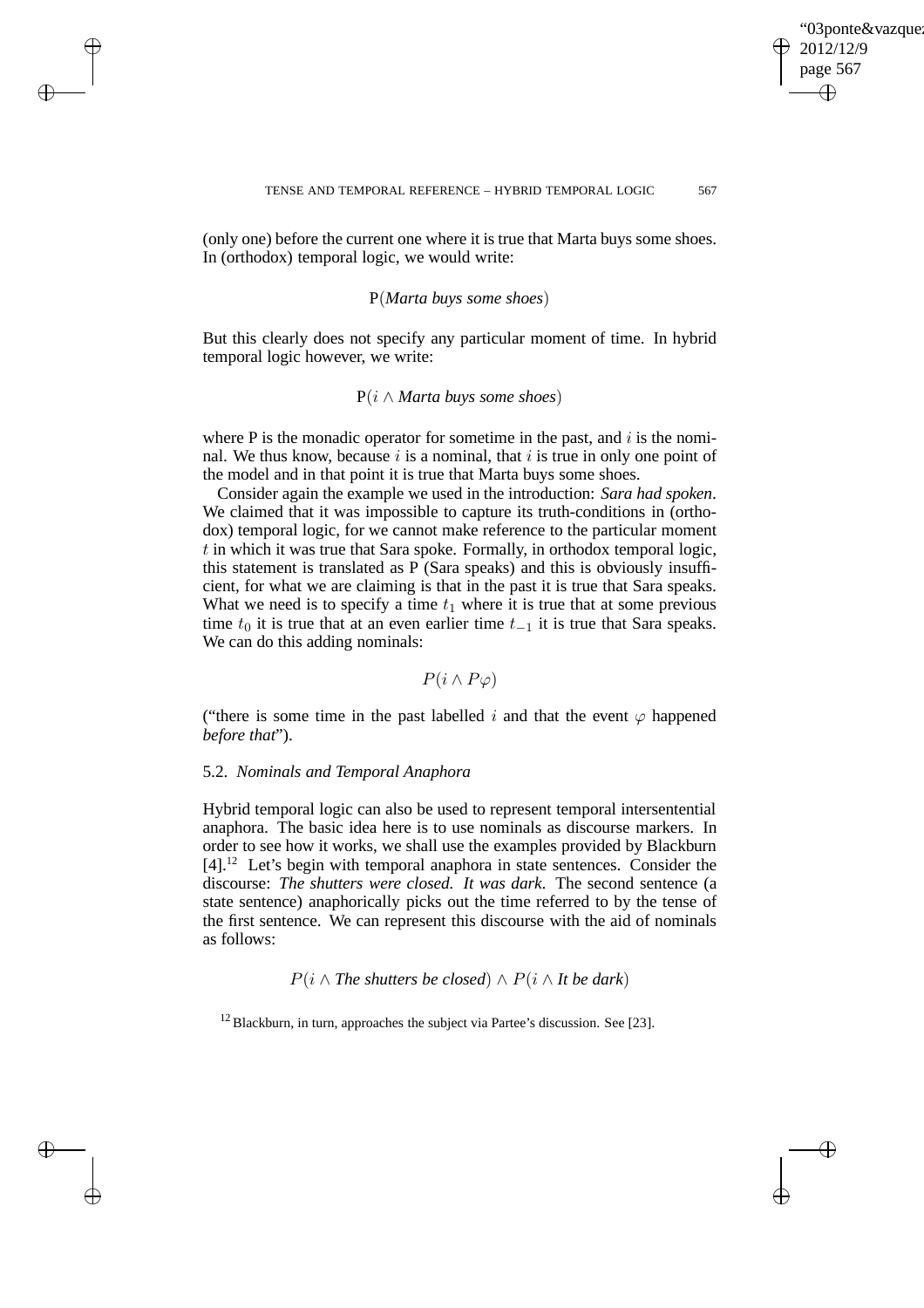✐

## 568 MARÍA PONTE AND MARGARITA VÁZQUEZ

Since nominals are linked to a unique time, we can reuse the  $i$  nominal provided by the first sentence in the representation of the second. This gives us what we wanted, reference to a unique past point that is both a shuttersbeing-closed-time and it-being-dark-time. In other words, nominals are always available for reuse. It doesn't matter if the two occurrences of the nominal are in different conjuncts and embedded within the scopes of different past tense operators for it follows from the semantics of hybrid temporal logic that the above representation is logically equivalent to

## $P(i \wedge$  *the shutters be closed*  $\wedge$  *it be dark*)

Now, things are not so simple when it comes to two or more *event* sentences. Let's consider again an example given by Blackburn: *Mary woke up sometime during the night. She turned on the light*. This can be represented as:

# P(i ∧ *Mary wake up sometime during the night*  $∧ P(j ∧ Pi ∧ she turn on the light))$

Notice that we need here two distinct nominals, for we are talking about two different times. The turning of the light clearly occurs *after* Mary wakes up, so we need to introduce a second nominal  $j$  to represent a time  $t'$  later than the moment  $t$  (represented by  $i$ ). In order to state that the second nominal names a more recent time than the old, we introduce the conjunction  $j \wedge Pi$ . This is a typical fact of event sentences, they move the story along.

Lastly, let's consider a more complex example (again, Blackburn's) where we have both state and event sentences: *John got up, went to the window, and raised the blind. It was light out. He pulled the blind down and went back to bed. He wasn't ready to face the day. He was too depressed*. This is the representation that Blackburn[4] proposes:

|  | $P(i \wedge John get up)$ |  |  |  |
|--|---------------------------|--|--|--|
|--|---------------------------|--|--|--|

- $∧$  *P*(*j* ∧ *Pi* ∧ *go to the window*)
- $∧$  *P*( $k ∧ Pj ∧ raise the blinds$ )
- ∧ P(k ∧ *It be light out*)
- $∧$   $P(i_1 ∧ Pk ∧ He$  *pull blind down*)
- $∧$   $P(j_1 ∧ Pi_1 ∧ go$  back to bed)
- $∧$  *P*( $j_1 ∧$ *He not ready to face the day*)
- ∧ P(j1 ∧ *He be too depressed*)

 $\rightarrow$ 

 $\rightarrow$ 

✐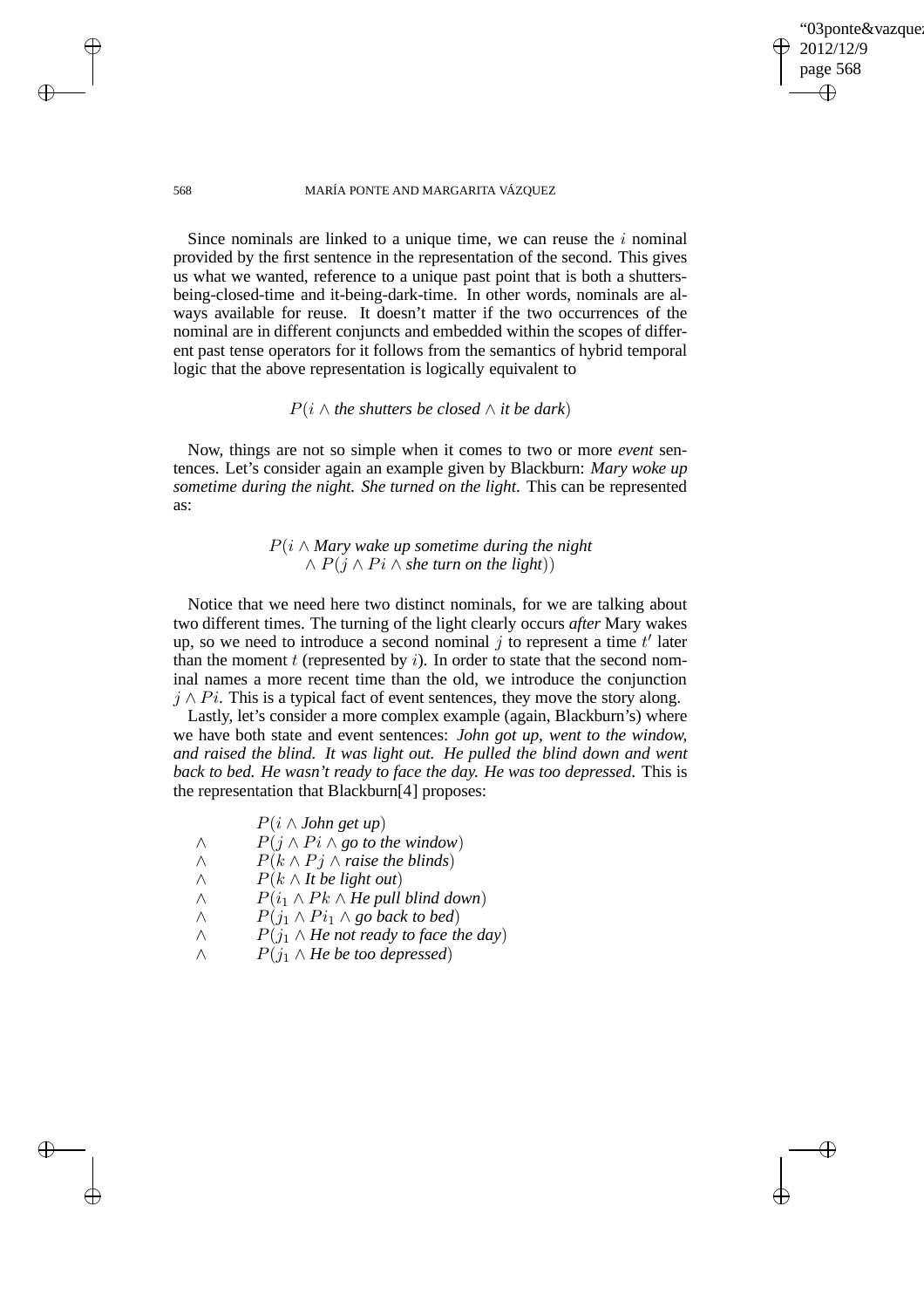✐

## 5.3. *Scope Problems*

 $\rightarrow$ 

 $\rightarrow$ 

✐

✐

The last of the three objections we shall consider in this paper was first raised by Dowty [10] but it is also mentioned in King [17] as one further reason to abandon the modal approach on tense. Shortly put, the objection claims that treating temporal indexicals, such as "yesterday" or "tomorrow", as operators yields the wrong predictions. To see why this is so, consider the following definition of "yesterday" as an operator

(Yesterday) Y  $(\varphi)$  is true at t iff  $\varphi$  is true at some t' such that t' is within the day preceding the day that includes  $t$ 

Now, when we apply this definition to an example of natural language, such as (to follow with the examples above): *Yesterday, John turned off the stove* (uttered at a certain time t on a day d), we get two possible and incompatible interpretations,

- 1 Y(P(John turns off the stove))
	- Would be true in a situation in which at ANY time prior to a time included in the day before d, John turned off the stove
- 2 P(Y(John turns off the stove))
	- Would be true in a situation in which there is some past time  $t'$ (any  $t'$ ) such that John turned off the stove on the day  $d'$  that precedes the day that includes  $t'$

And obviously, none of these interpretations captures the meaning of the utterance mentioned before. Indeed, the mere fact that there are two possible interpretations for such a clear and non-ambiguous sentence is a reason to reject the approach.

But, once again, this objection does not affect the modal perspective when enlarged by hybridization. The trick is treating "yesterday" not as an operator but as a nominal. Nominals are the perfect tools to capture the role of terms such as "yesterday" in natural language, their indexical and referential nature. Actually, through hybridization the apparent problem of scope dissolves.The so-called scope problem comes from assuming that both the tenses and temporal adverbs are nested and thus must take scope over one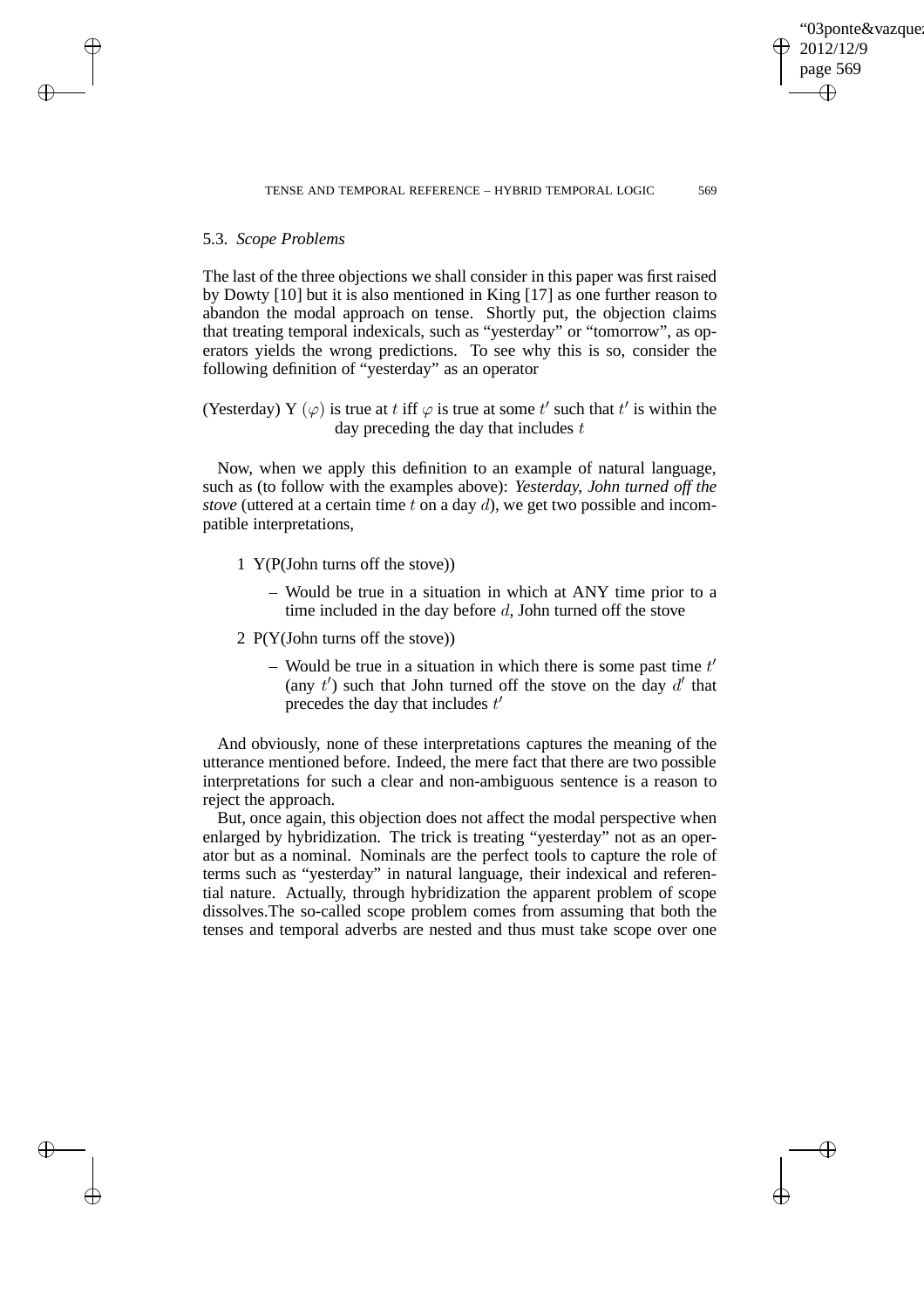03ponte&vazque 2012/12/9 page 570 ✐ ✐

✐

✐

## 570 MARÍA PONTE AND MARGARITA VÁZQUEZ

another. But hybridization questions this assumption, and it does so in a simple way.<sup>13</sup> Basically, once again, what hybridization does is to combine two forms of information in a uniform way.

Blackburn [4] develops an account of temporal adverbs from the perspective of hybrid temporal logic (more precisely, nominal temporal logic). The basic idea is that our language deals with arbitrary information (via propositional symbols) and labeling information (via state symbols) and, in hybrid language, both types of information are regarded as propositions. In particular, it has been shown that we can take labels to be just a special sort of proposition that is true at exactly one state in any model.

Notice however that treating temporal adverbs like "yesterday" as nominals, entails working with intervals of time, instead of moments of time and that brings some complications when it comes to the semantic interpretation. But, roughly the application is quite straightforward. Assuming the general idea of treating both types of information as propositions, it is only natural to ask whether this can also work for other sorts of information, like intervals of time.

Therefore, the idea is sorting to model the indexicals "yesterday", "today" and "tomorrow". At the syntactic level, Blackburn's proposal is simple enough. He adds three new symbols, that will be atomic wff, *yesterday, today* and *tomorrow* to our nominal tense logic.The set of atomic symbols of this language is defined as follows:

# ATOM = VAR ∪ NOM ∪ {*yesterday, today, tomorrow*}

We make wffs from the stock of symbols exactly as before. These new symbols allow us to represent English sentences containing indexicals, such as *Marta went to the cinema yesterday* as

# P(*Yesterday* ∧ *Marta go to the cinema*)

Now, semantics is a bit more complicated, Blackburn presents a proposal based on the so-called "California theory of reference" (see for instance, Montague [22], Kamp [15], Kaplan [16]), with the novelty of not treating temporal adverbs as modal operators, but rather as nominals. In order to do so, some new terminology has to be introduced to take into account the notion of "dayhood". That is, by taking "yesterday" as a nominal, equating it thus with other temporal indexicals, temporal ontology needs to be somehow modified. Instead of working with a traditional notion of a linear flow of time, we need to work with close intervals that hence require to

 $13$  Dowty himself proposed a way out of this claiming that tense morphemes and temporal adverbs should be taken as "sister nodes". See Dowty [11].

 $\rightarrow$ 

 $\rightarrow$ 

✐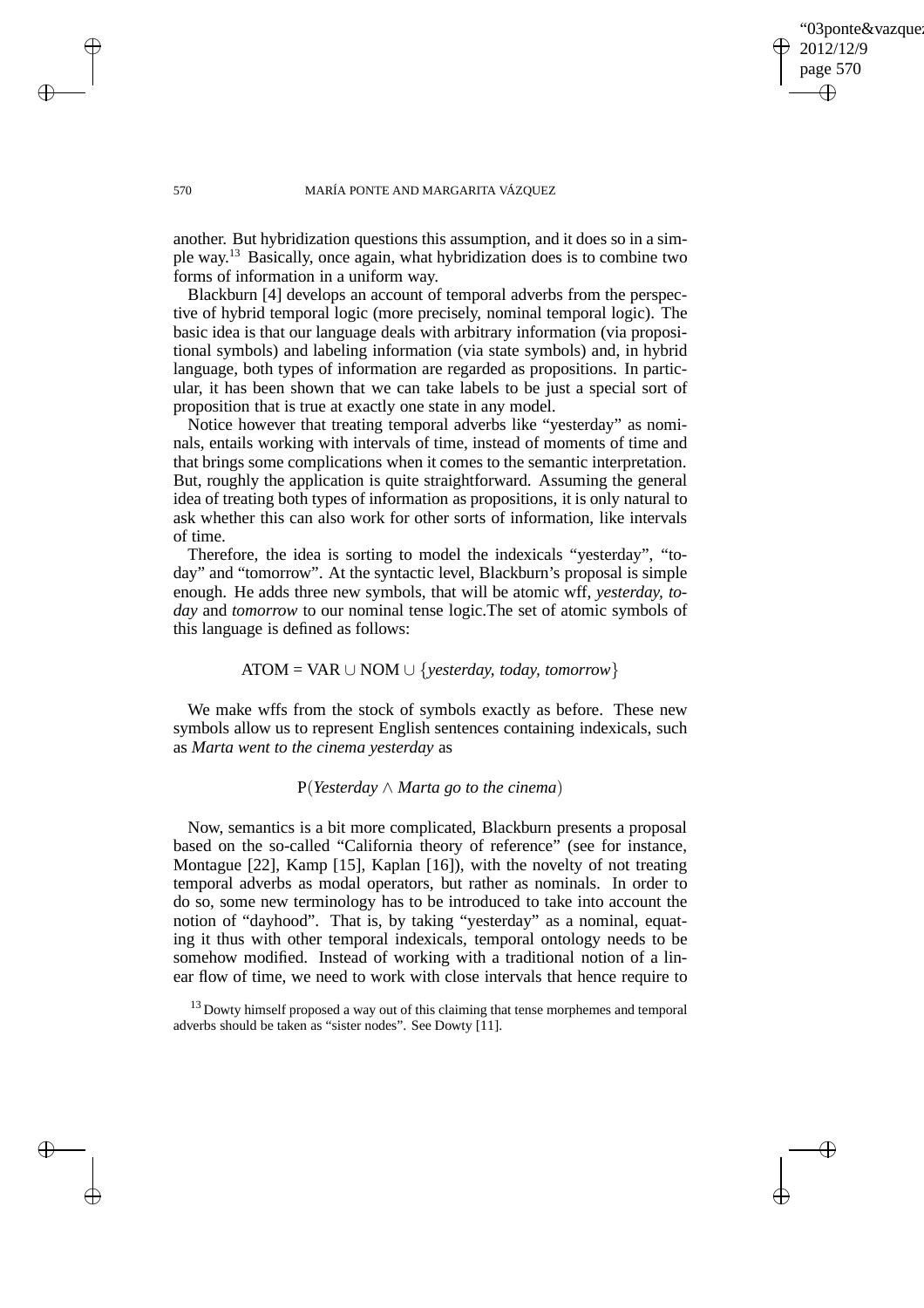03ponte&vazque 2012/12/9 page 571 ✐ ✐

✐

✐

#### TENSE AND TEMPORAL REFERENCE - HYBRID TEMPORAL LOGIC 571

be defined beforehand. Blackburn proposes a simple account, based on the sequence of rational numbers (see Blackburn [4]), the technical details are not relevant here, but it is however important to see, if only briefly, how he accommodates the account of a temporal adverb like "yesterday" into the framework of a theory of reference for natural language. In particular, how the hybrid account fits naturally into a theory about reference of indexicals like the "California theory". It is important because one of our claims is that, even though there might be other feasible explanations of tense and temporal reference, the account presented here has as one of its assets the fact that, contrary to the traditional objections raised against the modal approach, it captures the way we use tense in natural language and thus it can be integrated naturally into some classic semantic explanations of tense and reference in natural language.

In order to apply the ideas of the "California theory of reference" to temporal indexicals, the first element to take into account is the notion and role of context when evaluating the truth of utterances. The idea here is to introduce contexts into Kripke models so that when wffs are evaluated they are not only related to times but also to contexts. Again Blackburn's proposal is,

Fix some non-empty set C, the set of *contexts*, or *contexts of utterance*, and specify a function  $g: C \to Q$ . The function g is to be thought of as specifying the *utterance time* of each context of utterance (in [4])

We get then a very weak (but sufficient for our purposes) notion of context, *Contextualization* of  $Q$  ( $Q, \langle, C, g \rangle$  and with this in place he proposes an interpretation of the language, starting with a definition of a valuation,

A valuation is a function  $V : ATOMxC \rightarrow Por(Q)$  that respects the following constraints. First, for each nominal  $i$  and each context  $c, V(i, c)$  must be a singleton. Second, for each context  $c$ :

1.  $V(today, c) = day(q(c))$ 

 $\rightarrow$ 

 $\rightarrow$ 

✐

✐

- 2.  $V(tomorrow, c) = next/day(g(c))$
- 3.  $V(yesterday, c) = prev(day(q(c)))$

The intuition behind should be clear. In any context  $c$  the  $today$ atom is to be true at all points in the day containing the utterance time and at no others. *yesterday* and *tomorrow* are to be true at, respectively, precisely those points in the day preceding, and the day succeeding, 'the day of utterance'. (in [4])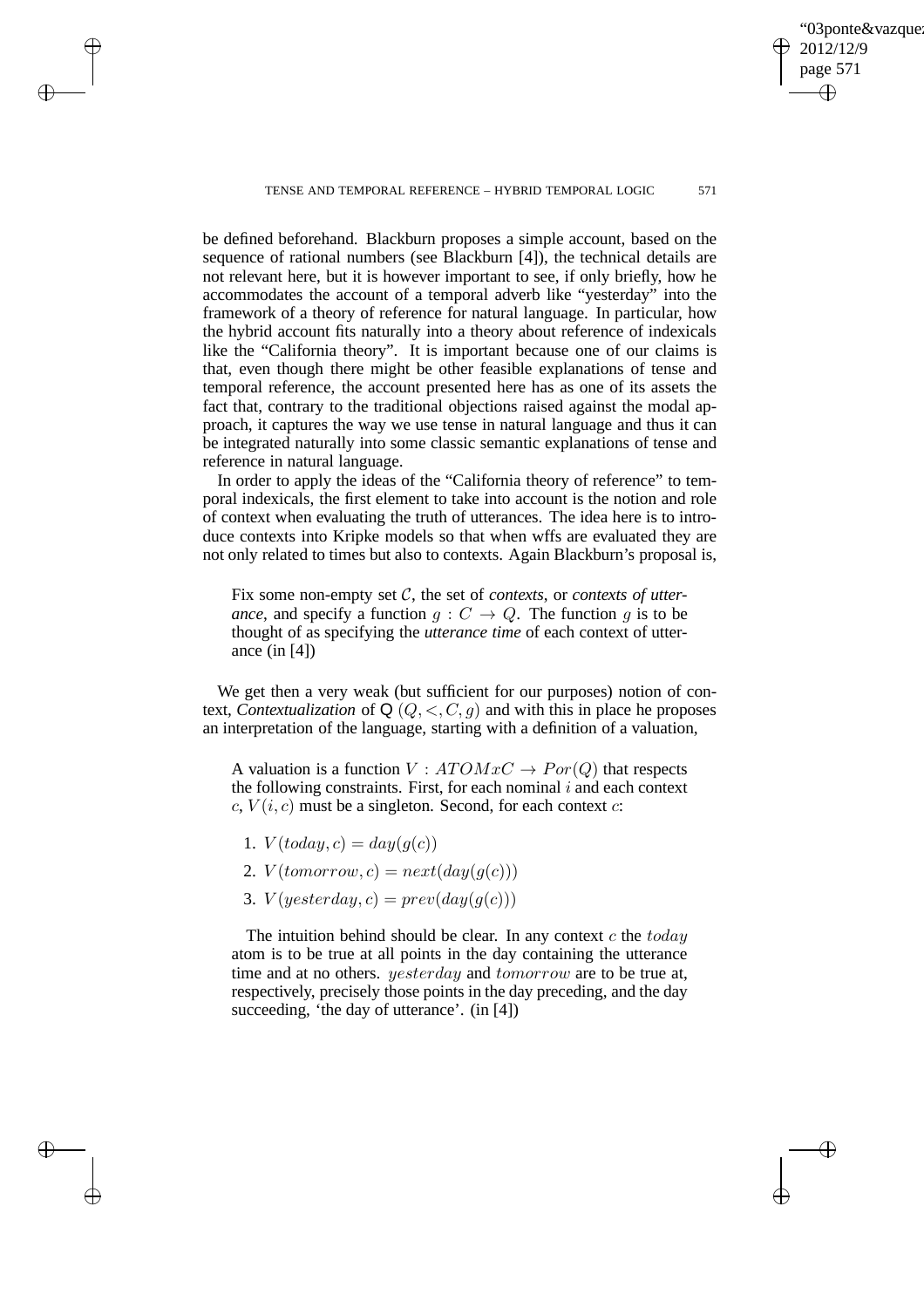# 03ponte&vazque 2012/12/9 page 572 ✐ ✐

✐

✐

## 572 MARÍA PONTE AND MARGARITA VÁZQUEZ

Let's see how these enrichments work. Take again the sentence *Marta went to the cinema yesterday*, as we said we can represent this as

# P(Y esterday ∧ *Marta go to the cinema*)

Suppose we are in some context of utterance  $c$ , and suppose we evaluate the sentence at the pair  $[g(c),c]$  (we are asking ourselves what happens if we utter this wff in the context  $c$  at the utterance time for  $c$ ). It follows from the above definition that this wff is true iff there is a time  $t'$  in the day preceding the utterance day such that *Marta goes to the cinema* is true at [t',c] (this wff is true iff Marta did go to the cinema during the day classified as yesterday in the context of utterance).

One of the main advantages of this approach is that the indexicals here don't quantify, so there is no scope problem. They rather act as range restrictors of the quantification performed by the familiar temporal operators. Our indexicals function in a similar way as nominals, they restrict the range of the operators. So for instance the role of yesterday in the wff above is to ensure that only those times classified as being "yesterday" are relevant to the truth or falsity of the wff.

## 6. *Temporal Innocence or the Speaker's point of view*

We would like to conclude with some philosophical reflections on the role that hybridization can play for the semantic analysis of tense in natural language. So far, we've focused on showing how hybridization could help temporal logic in overcoming some of the main problems raised against it as applied to the study of tense in natural language. But even assuming that these solutions are convincing and thus that we can develop an appropriate semantics for tense in natural language, a question would remain: why the effort? What are we to gain by doing so? Or rather, what are the reasons to claim that tenses should be treated as operators?

Well, as we said at the beginning, we would gain the internal, speakeroriented, perspective on time. Notice that most detractors, such as King, are aware of the fact that the modal approach can overcome the objections, either through hybridization or by other means. What they claim is something "deeper", that is, they claim that treating tenses as operators just doesn't capture the way tenses work in natural language. We want to claim exactly the opposite. The main advantage of the modal approach is precisely that it captures the way speakers perceive and talk about time and tense. This in

 $\rightarrow$ 

 $\rightarrow$ 

✐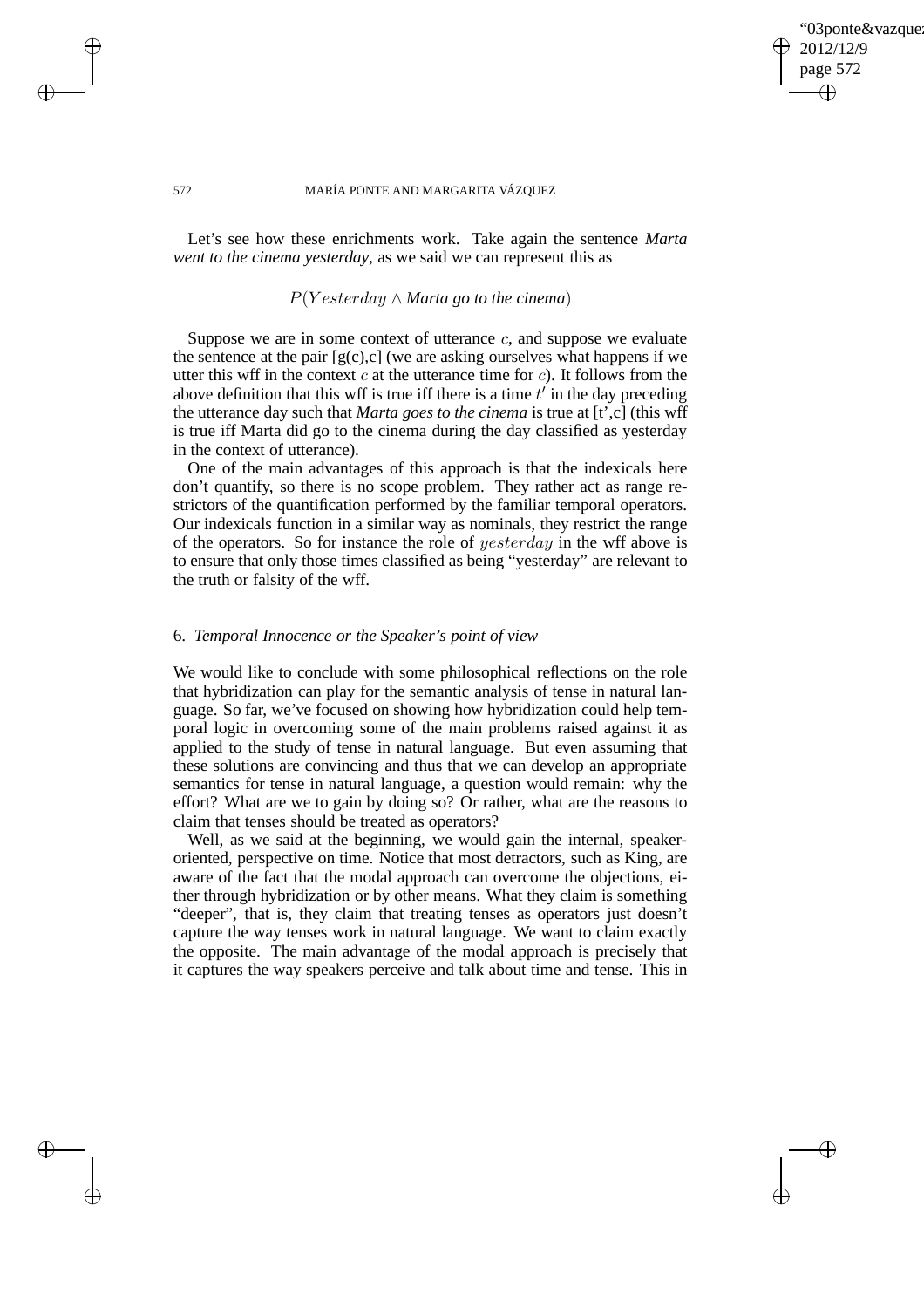✐

principle attractive idea, brings a problem on its own though: it appears to require the adoption of some sort of relativism (usually called "temporalism"), but we do believe this can be avoided.

 $\rightarrow$ 

 $\rightarrow$ 

✐

✐

The opposition between the modal and first-order approaches to tense, their differences in formalizing the logic of time, reflects a philosophical difference in their attitudes toward time. The modal approach is linked to what has been traditionally called the "A-theory" of time, according to which time is to be taken as a flow, characterizing the events as past, present or future. The first-order approach is linked with the so called "B-theory" according to which events are to be characterized through the relations of "earlier" and "later".<sup>14</sup> Regardless of what metaphysical picture of time we want to defend, it is a fact that we live within the flow of time, we perceive events as happening in the present, we remember them as part of the past and we anticipate them as future events, yet to happen. In other words, we live immersed in the flow of time. Because of the internal perspective, the modal approach captures this neatly and with this, some further characteristics of tense in natural language, i.e. its indexical character and its cognitive role.

These features, and their relevance, were brought about by work in the semantics of indexical expressions. Arguments by Prior [27] and Perry [24], among others, have shown that certain thoughts are essentially tensed, and thus they cannot be adequately characterized in tenseless terms. Therefore, all attempts to reduce tensed talk into tenseless one (by reducing expressions such as "now" or "tomorrow" to, for instance, dates or "tokens" such as "the time t of the utterance", as Reichenbach [28] did) seem to be doomed to failure. Of course that does not entail that there must be (irreducible) tensed facts, but rather, that some kind of explanation of the role of tensed talk is in order.

Prior was well aware of this, of the non-reducibility of tense. This point was famously made by him in his paper "Thank Goodness that's over":

One says, e.g. "Thank goodness that's over!", and says something which it is impossible that any use of a tenseless copula with a date should convey. It certainly doesn't mean the same as, e.g. "Thank goodness the date of the conclusion of that thing is Friday, June 15, 1954", even if it be said then. (Nor, for that matter, does it mean "Thank goodness the conclusion of that thing is contemporaneous with this utterance". Why would anyone thank goodness for that?) (in [26])

<sup>14</sup> This distinction was introduced by McTaggart in his now classic paper "The unreality of time" [21].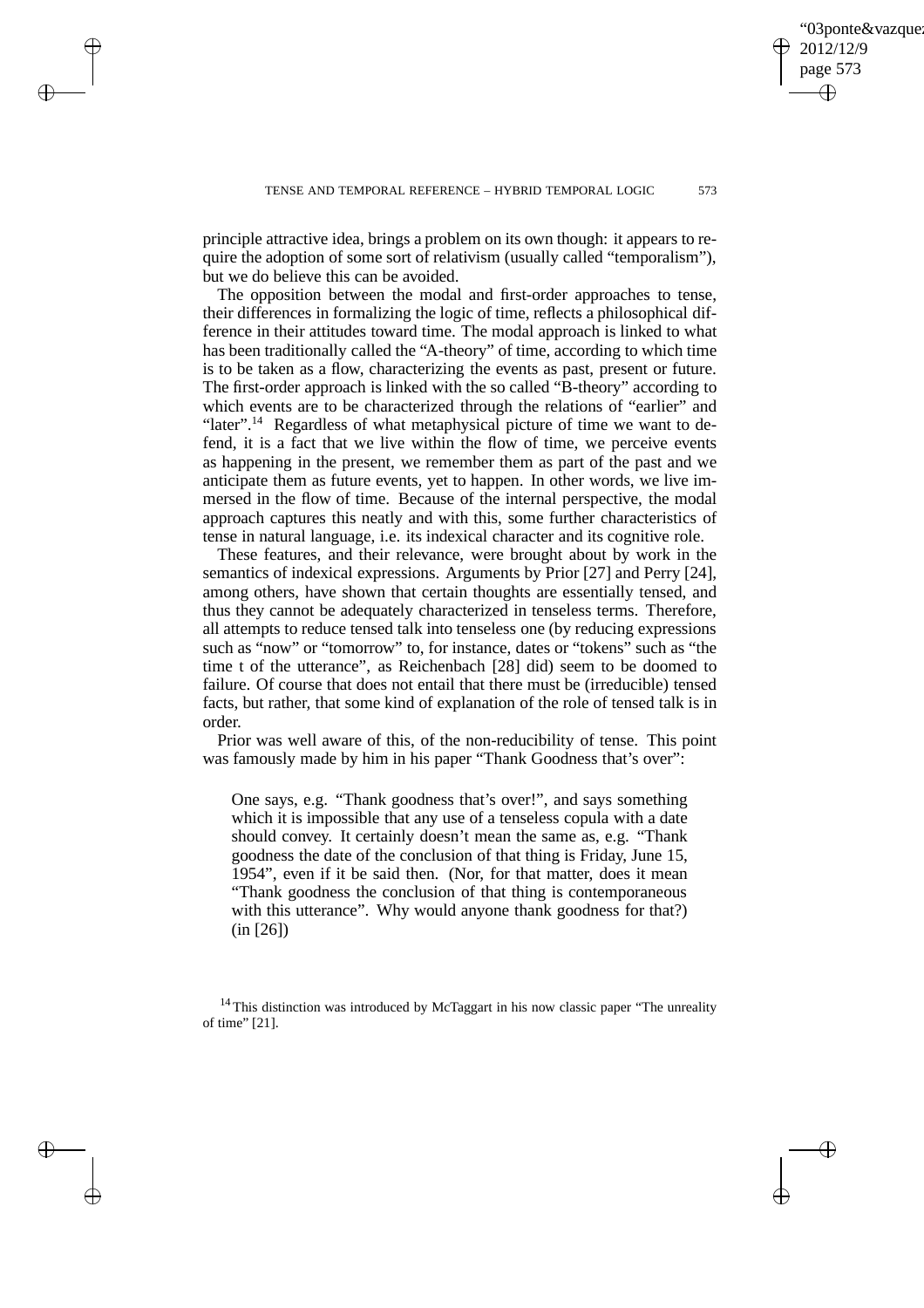03ponte&vazque 2012/12/9 page 574 ✐ ✐

✐

✐

## 574 MARÍA PONTE AND MARGARITA VÁZQUEZ

Notice that Prior introduces here a criticism to the reduction of tenses to reflexive tokens, that is, to Reichenbach's proposal. Prior's aim was to defend the non-reducibility of tense. With the aid of hybridization, the modal approach can keep the non-reducibility of tense. Indeed, notice that what hybridization does is introducing some "B-elements" into an "A-semantic theory". Combining thus ideas from Reichenbach with a general Priorean approach.

However, this "have it all" strategy brings about some philosophical problems. As Kaplan [16] claimed and Recanati [29] has recently put it, treating tenses as operator requires "time-neutral" propositions for such operators to operate on. Temporal operators shift the point of evaluation, specify a time at which the proposition must be evaluated. If the proposition already contains the time at which it is to be evaluated (it is "time-specific"), then the operator would be vacuous. But if tense operators actually operate over propositions this leads to a problem, for it goes against the traditional view concerning them. According to it, propositions are eternal, that is, any proposition has in any possible world a fixed and thus eternal truth value. So the idea of "temporal propositions", that is, propositions that change their truth values depending on the time of utterance is at odds with the standard view. It is our contention that we can safely combine these two elements: keep the idea that propositions are eternal while defending that there can be indeed non-eternal (non temporally specific) contents for temporal operators to operate on. And the best way to do so, we believe, is by adopting a Korta and Perry-inspired pluripropositional view.<sup>15</sup> Explaining the details of how the hybrid approach can be combined with Korta and Perry's proposal would have to be left for a future paper, but it is worth mentioning here some important aspects.

Let's begin by explaining a bit further what we mean by a proposition having to be "eternal". Notice that it is a central element of the very nature of what a proposition is supposed to be. According to Frege for instance, the idea of a proposition that is true at some times and not others, that cannot be eternally evaluated unless we are given an extra element — a time —, is incoherent. Temporal propositions are semantically incomplete under this view,

Now is a thought changeable or is it timeless? The thought he express by the Pythagorean Theorem is surely timeless, eternal, unvarying, "But are there not thoughts which are true today but false in six months' time? The thought, for example, that the tree is covered with green leaves, will surely be false in six months' time". No, for it is not the same thought at all. The words 'this tree is covered with green leaves' are not sufficient by themselves to constitute the

<sup>15</sup> See [25] [19] [18].

 $\rightarrow$ 

 $\rightarrow$ 

✐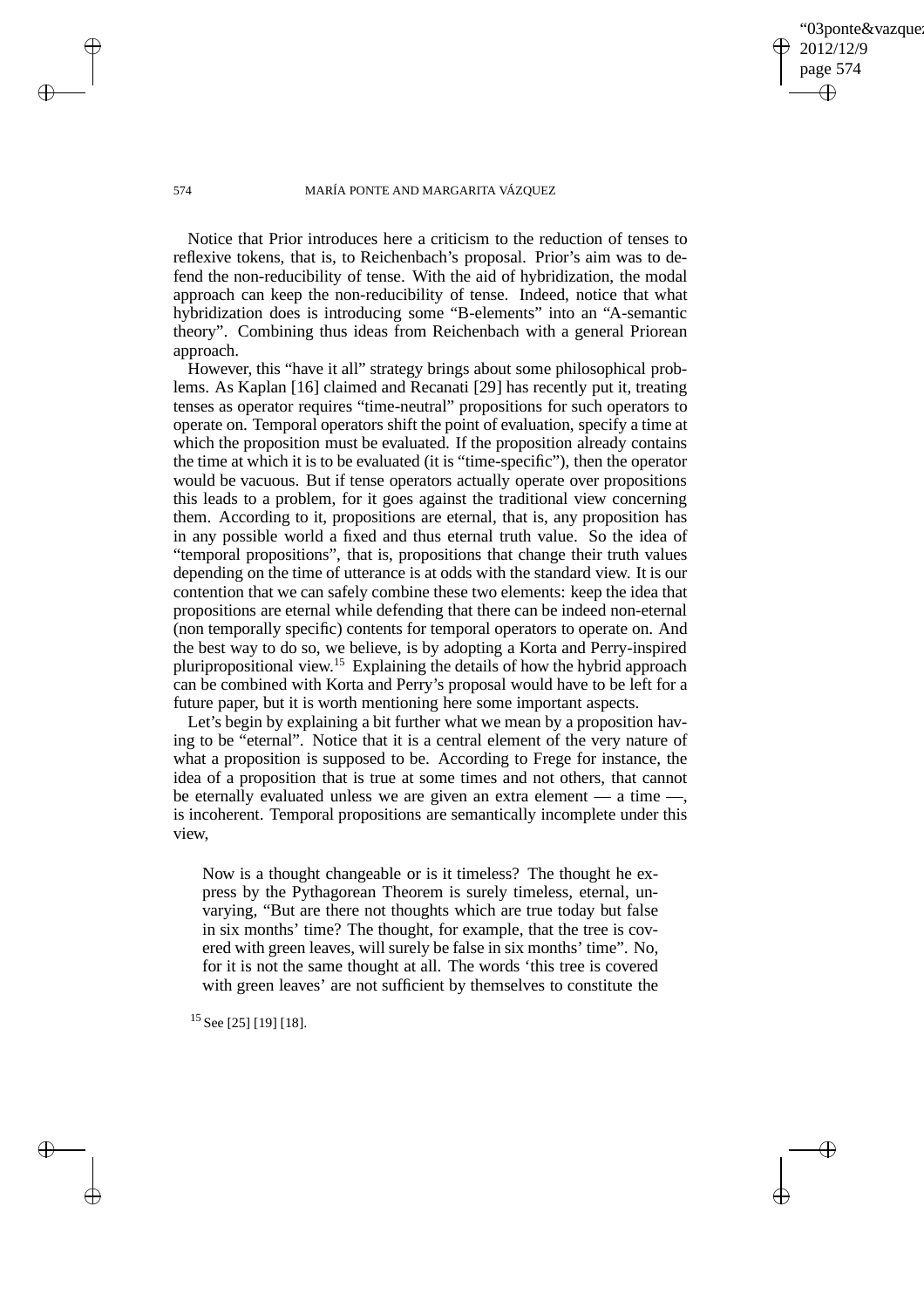✐

 $\rightarrow$ 

 $\rightarrow$ 

✐

✐

expression of thought, for the time of utterance is involved as well. Without the time-specification thus given we have not a complete thought, i.e., we have no thought at all. Only a sentence with the time-specification filled out, a sentence complete in every respect, expresses a thought. But this thought, if it is true, is true not only today or tomorrow but timelessly. ("Thoughts", in [12])

Now, it is our contention that we can affirm both that propositions are eternal (à la Frege) and that temporal sentential operators operate on noneternal semantic contents. And we do this by allowing each utterance to express a variety of contents. Tense operators operate upon one of such contents, which is indeed a temporal content and thus — in accordance with Frege's view — cannot be the full content of what is said. Rather, tense operators operate upon minimal contents: true at some points (times) and false at others.

This is where Korta and Perry's ideas come handy. The idea behind their pluripropositionalism is rather simple, it stems from Perry's ideas on unarticulated constituents (see [25]). According to Perry, there is a clear difference between, say, "it is raining here" and "it is raining". In the first case, the place is explicitly included in the content expressed but not in the second. The first is thus location-specific and the second is not. So, following with the terminology introduced above, the first expresses the full content of what is said, a proposition that once true stays so eternally. The second, on the other hand, expresses a minimal content, that can be true at some locations and not at others.

Notice that this proposal fits perfectly with the modal approach defended here. On the one hand, according to Korta and Perry's view, the relevant time (on his example, the relevant location) is not part of the content of the utterance, but of the *circumstance* in which the content is evaluated. That allows us to keep the time neutrality of the content (minimal content), needed for the operators to operate on. This is an important fact for it highlights an essential element of our everyday use of tense. On many occasions, even though time is needed to evaluate the sentences expressed by our utterances, we do not *talk about* time when using them. Even though they might *concern* time, our utterances are not *about* time in any significant sense.<sup>16</sup> To put it briefly, using Recanati's words, the modal approach preserves the temporal innocence of the speaker. $17$ 

<sup>16</sup> See Perry [25] for the distinction about/concerns.

 $17$  So far, we have emphasized on the referential role of tenses but this is not their only possible role; there is also a quantificational role for instance; and that can only be captured by treating tenses as operators.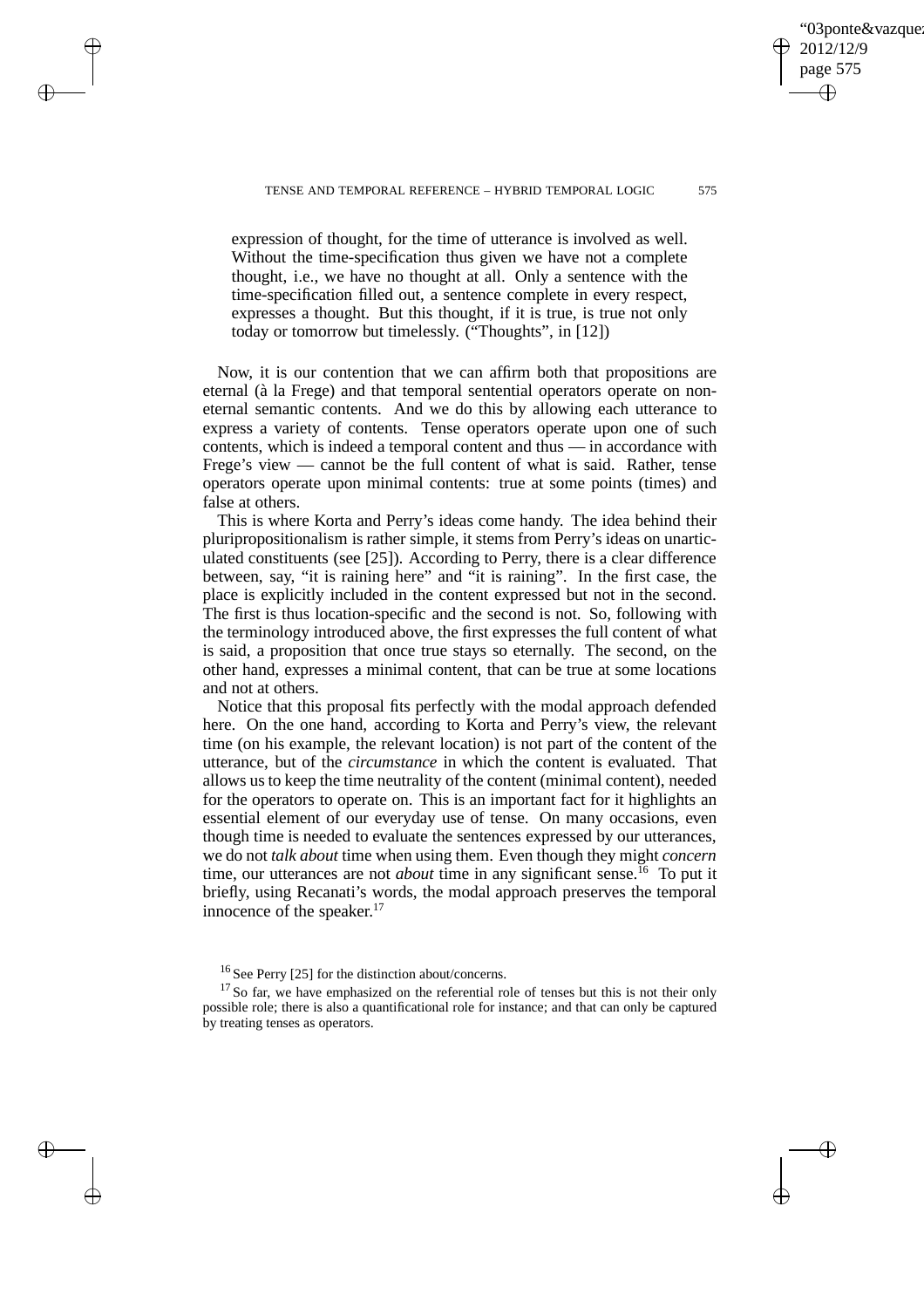03ponte&vazque 2012/12/9 page 576 ✐ ✐

✐

✐

### 576 MARÍA PONTE AND MARGARITA VÁZQUEZ

There are of course occasions in which the speaker wants the relevant time to be part of the "content expressed", part of what is said by the utterance (i.e. "it is raining now" or "it is raining at 3 p.m."). But there are other occasions in which even though the content expressed by the utterance is relative to a particular moment of time, it is not *about* that particular moment of time (i.e. "it is raining").

However, this difference does not necessarily entail that we have to renounce to the idea of propositions having eternal truth values. Granted, a sentence like "it is raining" changes its truth value depending on the time (and place) of evaluation; but once this time (and place) is settled, then its truth value remains stable. This difference can be taken into account by considering multiple contents. Following Korta and Perry, and very roughly, there are different levels of content for each utterance. The "minimal" level will give us the "utterance-bound truth conditions" and those are basically what a hearer of the utterance would grasp if she only had access to the meaning of the words and the syntactic structure of the sentence. This minimal content does not include, in a case like "it is raining", any information about time or location, for these are given by the context of utterance and are not explicitly included in the sentence expressed. Clearly though, this is not "what is said" by the utterance "it is raining" and thus a hearer that only grasps the utterance-bound truth conditions, cannot be considered as having "understood" what the speaker said. In order to grasp the full meaning of the utterance, the hearer needs to have access to some elements of the context, in this case, a location and a time. Once she knows them, she can have access to the full propositional truth conditions, which, once settled remain so eternally.<sup>18</sup>

Needless to say, further discussion is needed, but it is our contention that by differentiating different levels of content for each utterance, with different truth conditions, it would be possible to defend a modal approach to tense, without falling into relativism (temporalism). A whole account on how to apply the modal operators on the minimal semantic content, and how to combine this with Korta and Perry's proposal is required, but the chances of success look very promising. Much has been said on the debate between temporalists and eternalists and the different possible ways to accommodate

 $\rightarrow$ 

 $\rightarrow$ 

✐

<sup>&</sup>lt;sup>18</sup> In [29] Recanati argues along these lines, and he uses these arguments to defend not only that tenses can and should be treated as operators but also that this entails some sort of relativism concerning tense that he labels (moderate) temporalism. Fortunately for the modal approach, we do believe there are other alternatives, like the one we are outlining here. Regardless of whether temporalism is correct or not (and we are not convinced it is) it certainly would be a limitation of the modal approach if it were a direct and necessary consequence.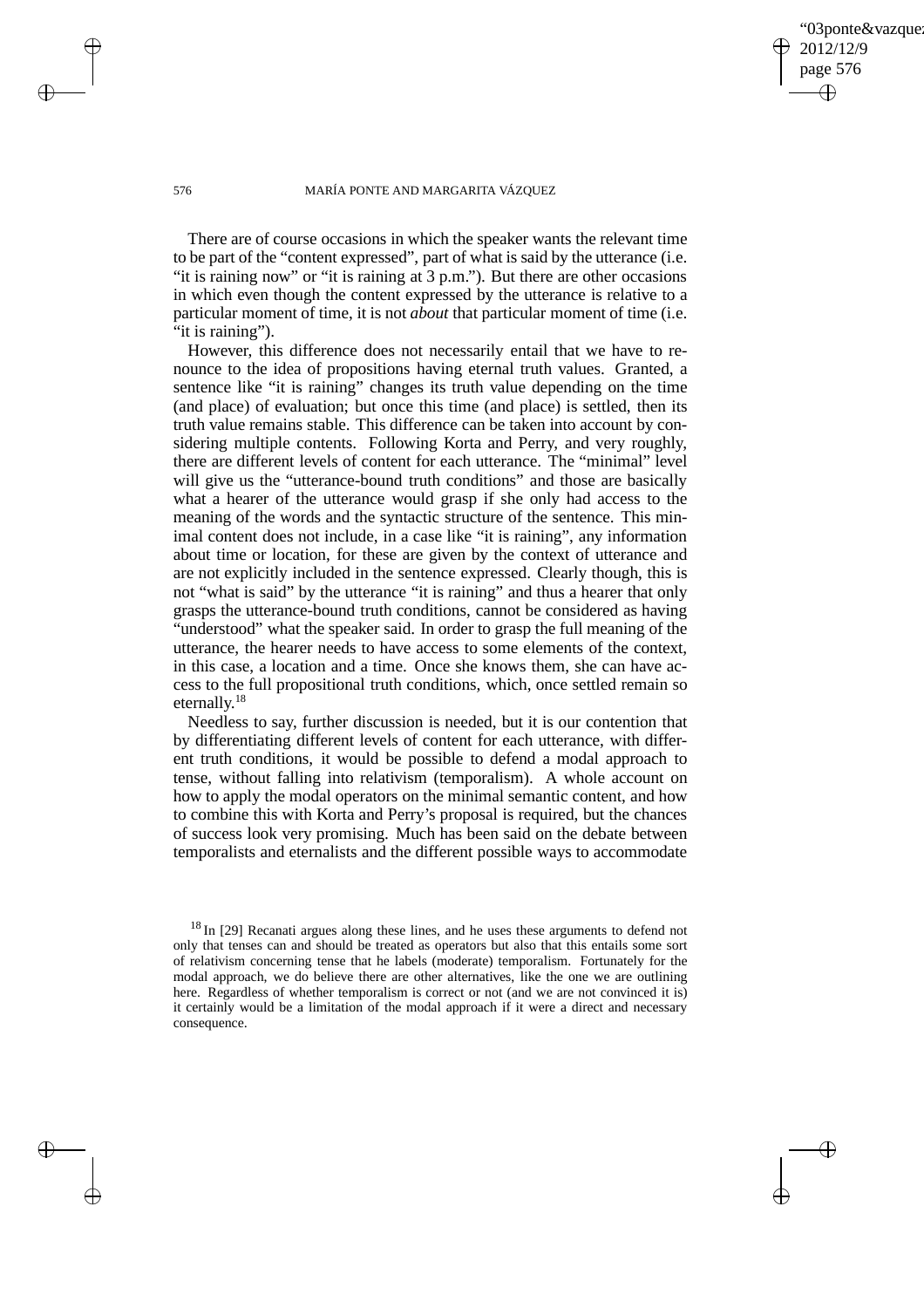✐

our intuitions about time with an adequate semantic analysis.<sup>19</sup> Our aim in this paper was simply to defend the view of tenses as operators as a viable semantics for tense in natural language; that is, how, with the aid some basic tools from hybrid temporal logic, hybrid temporal logic can easily overcome some of the objections traditionally raised against it and present some philosophical reasons as to why it is worth developing such an account.

 $\rightarrow$ 

 $\rightarrow$ 

✐

✐

María Ponte: University of Seville Margarita Vázquez: University of La Laguna E-mail: mdeponte@us.es

## REFERENCES

- [1] C. Areces, P. Blackburn & M. Marx (2001) Hybrid Logics: Characterization, Interpolation and Complexity, *The Journal of Symbolic Logic*, Vol. 66, n. 3, pp. 977–1009.
- [2] C. Areces & P. Blackburn (2005) Reichenbach, Prior and Montague: a semantic get-together. In S. Artemov, H. Barringer, A. d'Avila Garcez, L. Lamb & J. Woods (eds.), *We Will Show Them: Essays in Honour of Dov Gabbay*, pp. 77–88, College Publications.
- [3] C. Areces & B. ten Cate (2007) Hybrid Logics. In *Handbook of Modal Logic*, P. Blackburn, et al. (eds.), Elsevier.
- [4] P. Blackburn (1994) Tense, Temporal Reference and Tense Logic, *Journal of Semantics*, 11, 83–101.
- [5] P. Blackburn (2000) Representation, Reasoning, and Relational Structures: a Hybrid Logic Manifesto, *Logic Journal of the IGPL*, vol. 8, n. 3, pp. 339–365.
- [6] P. Blackburn (2006) Arthur Prior and Hybrid Logic, *Synthese*, 150, 329–372.
- [7] P. Blackburn, M. de Rijke & Y. Venema (2001) *Modal Logic*, Cambridge University Press.
- [8] P. Blackburn & J. Seligman (1998) What are Hybrid Languages? In M. Kracht, M. de Rijke, H. Wansing & M. Zakharyaschev (eds.), *Advances in Modal Logic*, vol. 1, CSLI Publications.
- [9] J. Burgess (1981) Basic Tense Logic. In D. Gabbay & F. Guenthner (eds.), *Handbook of Philosophical Logic*, Dordrecht, Netherlands: Kluwer Academic Publishers.
- [10] D.R. Dowty (1977) Toward a semantic analysis of verb aspect and the english imperfective progressive, *Linguistics and Philosophy*, 1:45–77.

 $19$  See [29] for a nice review of some of these debates and a defense of a moderate temporalist view. See also Richard's paper [30] for some objections to temporalism and King's [17] for some criticisms on the view of tenses as operators and a defense of an externalist view.